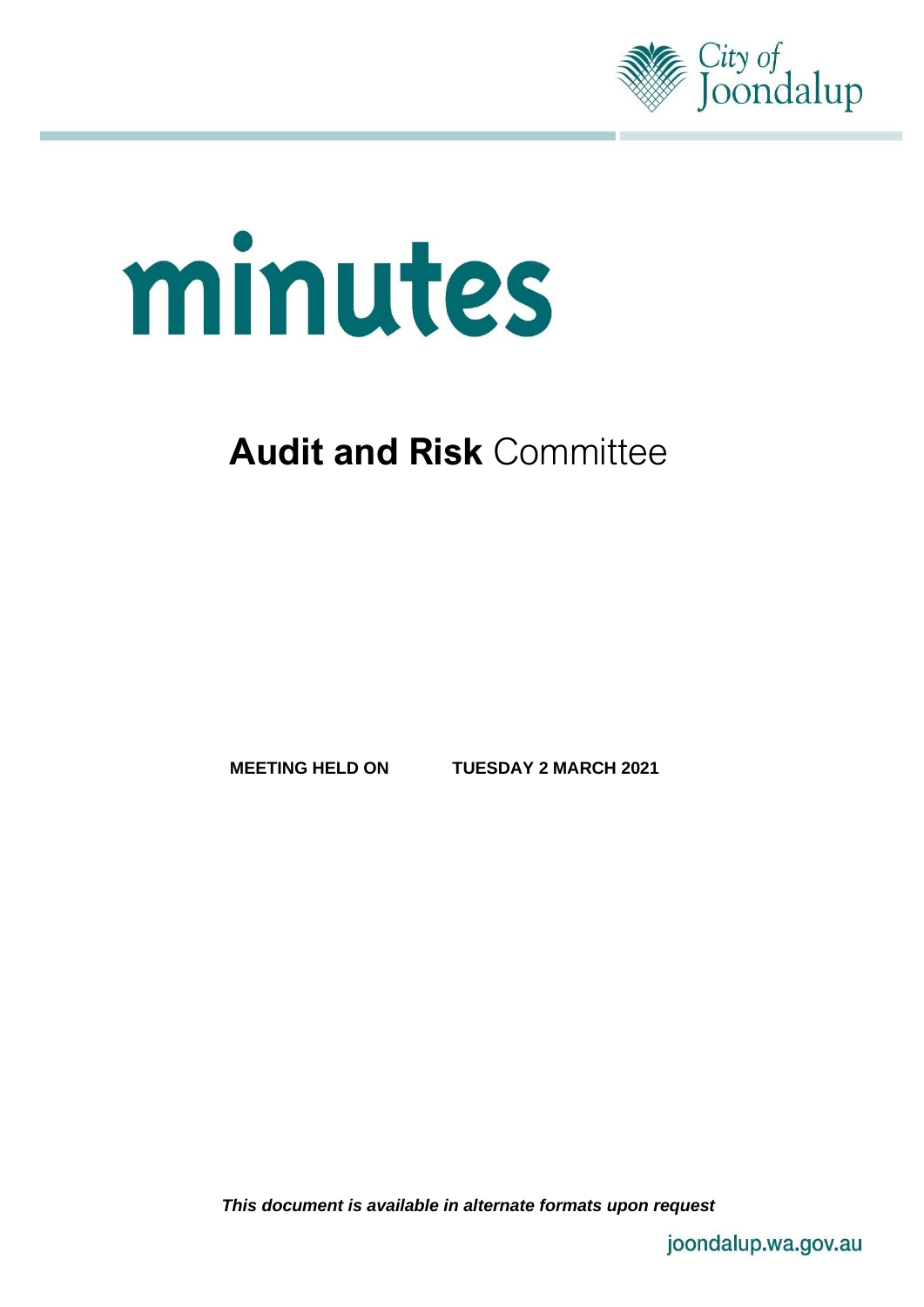# **TABLE OF CONTENTS**

| <b>ITEM</b><br>NO. | <b>TITLE</b>                                                                                              | <b>PAGE</b><br>NO. |
|--------------------|-----------------------------------------------------------------------------------------------------------|--------------------|
|                    | <b>DECLARATION OF OPENING</b>                                                                             | $\mathbf{2}$       |
|                    | DECLARATIONS OF FINANCIAL INTEREST / PROXIMITY<br><b>INTEREST / INTEREST THAT MAY AFFECT IMPARTIALITY</b> | 3                  |
|                    | <b>APOLOGIES AND LEAVE OF ABSENCE</b>                                                                     | 3                  |
|                    | <b>CONFIRMATION OF MINUTES</b>                                                                            | 3                  |
|                    | ANNOUNEMENTS BY THE PRESIDING<br><b>MEMBER WITHOUT</b><br><b>DISCUSSION</b>                               | 3                  |
|                    | <b>IDENTIFICATION OF MATTERS FOR WHICH THE MEETING MAY BE</b><br><b>CLOSED TO THE PUBLIC</b>              | 3                  |
|                    | <b>PETITIONS AND DEPUTATIONS</b>                                                                          | 4                  |
|                    | <b>REPORTS</b>                                                                                            | 5                  |
| 1                  | <b>2020 COMPLIANCE AUDIT RETURN</b>                                                                       | 5                  |
| $\overline{2}$     | <b>INTERNAL AUDIT OUTCOMES</b>                                                                            | 9                  |
| 3                  | CONFIDENTIAL - REPORTING TO EXTERNAL OVERSIGHT<br><b>AGENCIES</b>                                         | 17                 |
| 4                  | CONFIDENTIAL - CHIEF EXECUTIVE OFFICER'S CREDIT CARD<br>EXPENDITURE (JULY - SEPTEMBER 2020)               | 18                 |
| 5                  | CONFIDENTIAL - CHIEF EXECUTIVE OFFICER'S CREDIT CARD<br>EXPENDITURE (OCTOBER – DECEMBER 2020)             | 19                 |
| 6                  | HALF YEARLY REPORT - WRITE-OFF OF MONIES - 1 JULY TO<br>31 DECEMBER 2020                                  | 20                 |
|                    | <b>URGENT BUSINESS</b>                                                                                    | 24                 |
|                    | <b>MOTIONS OF WHICH PREVIOUS NOTICE HAS BEEN GIVEN</b>                                                    | 24                 |
|                    | <b>REQUESTS FOR REPORTS FOR FUTURE CONSIDERATION</b>                                                      | 24                 |
|                    | <b>CLOSURE</b>                                                                                            | 24                 |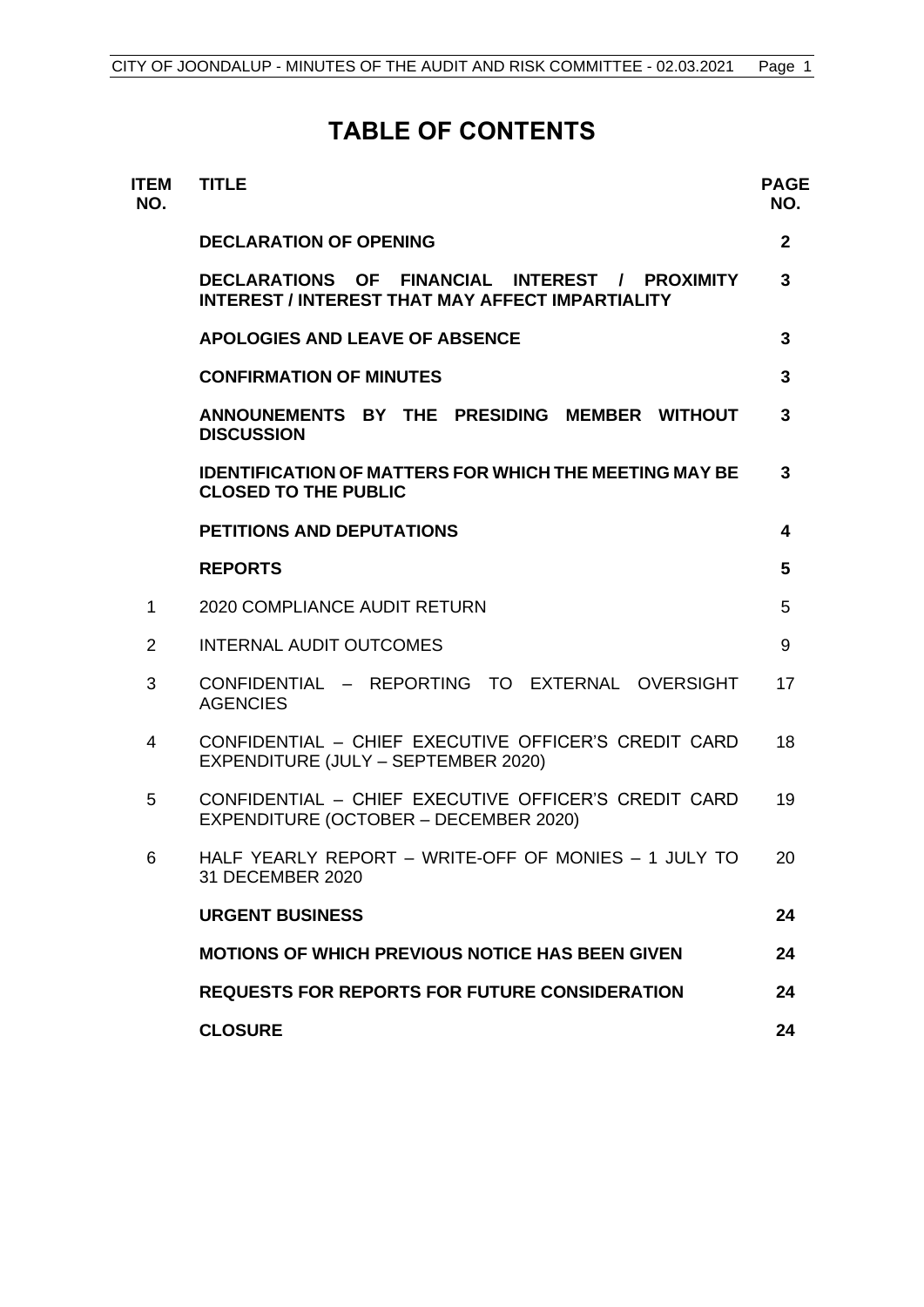# **CITY OF JOONDALUP**

## **MINUTES OF THE AUDIT AND RISK COMMITTEE MEETING HELD IN CONFERENCE ROOM 2, JOONDALUP CIVIC CENTRE, BOAS AVENUE, JOONDALUP ON TUESDAY 2 MARCH 2021.**

## **ATTENDANCE**

#### **Committee Members**

Cr Tom McLean, JP *Presiding Member* Mayor Hon. Albert Jacob, JP Cr Christine Hamilton-Prime, JP *Deputy Presiding Member* Cr John Logan Cr Christopher May *from 6.08pm* Cr Russell Poliwka *Deputising for Cr May until 6.08pm* Cr Philippa Taylor Cr Suzanne Thompson

#### **Observers**

Cr Russell Poliwka *from 6.08pm* Cr John Raftis *from 5.49pm*

#### **Officers**

Mr Brad Sillence Manager Governance Mr Peter McGuckin **Internal Auditor** Mrs Vivienne Stampalija Governance Coordinator Mrs Wendy Cowley **Governance Officer** Mrs Natasha Mossman Governance Officer

Mr Mat Humfrey **Acting Chief Executive Officer** Acting Chief Executive Officer Mr Mike Smith **Acting Director Corporate Services** *absent from 5.48pm to 5.49pm*

Ms Christine Robinson Manager Audit and Risk Services

# <span id="page-2-0"></span>**DECLARATION OF OPENING**

The Presiding Member declared the meeting open at 5.45pm.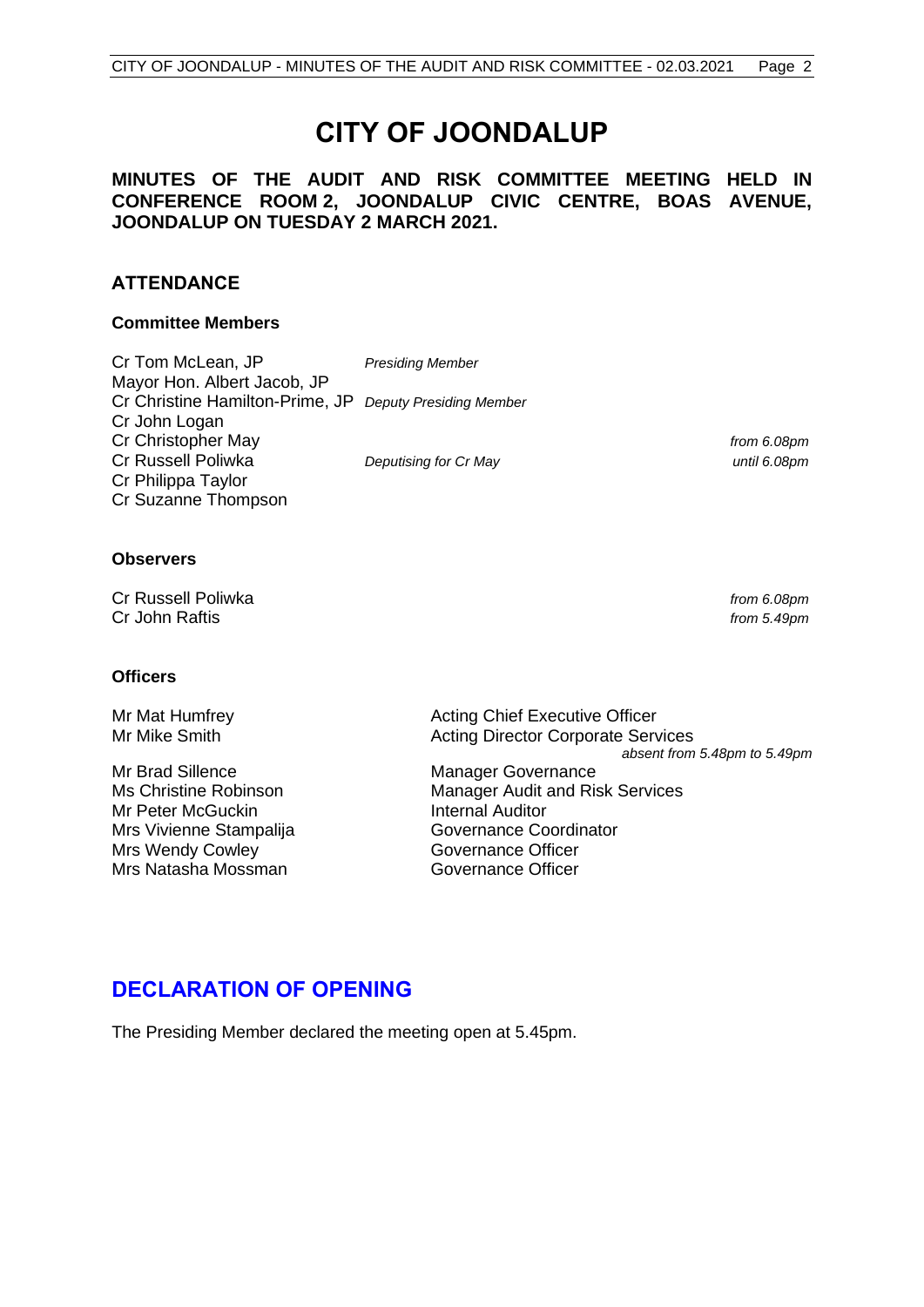# <span id="page-3-0"></span>**DECLARATIONS OF FINANCIAL INTEREST / PROXIMITY INTEREST / INTEREST THAT MAY AFFECT IMPARTIALITY**

Nil.

# <span id="page-3-1"></span>**APOLOGIES AND LEAVE OF ABSENCE**

## **Apology**

Mr Richard Thomas.

## <span id="page-3-2"></span>**CONFIRMATION OF MINUTES**

#### **MINUTES OF THE AUDIT AND RISK COMMITTEE HELD ON 9 NOVEMBER 2020 AND SPECIAL AUDIT AND RISK COMMITTEE HELD ON 16 DECEMBER 2020**

**MOVED Cr Logan, SECONDED Cr Thompson that the Minutes of the following Committee meetings be CONFIRMED as a true and correct record:**

- **1 Audit and Risk Committee held on 9 November 2020;**
- **2 Special Audit and Risk Committee held on 16 December 2020.**

#### **The Motion was Put and CARRIED (7/0)**

**In favour of the Motion:** Cr McLean, Mayor Jacob, Crs Hamilton-Prime, Logan, Poliwka, Taylor and Thompson.

# <span id="page-3-3"></span>**ANNOUNCEMENTS BY THE PRESIDING MEMBER WITHOUT DISCUSSION**

Nil.

# <span id="page-3-4"></span>**IDENTIFICATION OF MATTERS FOR WHICH THE MEETING MAY BE CLOSED TO THE PUBLIC**

In accordance with Clause 5.2 of the City's *Meeting Procedures Local Law 2013*, this meeting was not open to the pubic.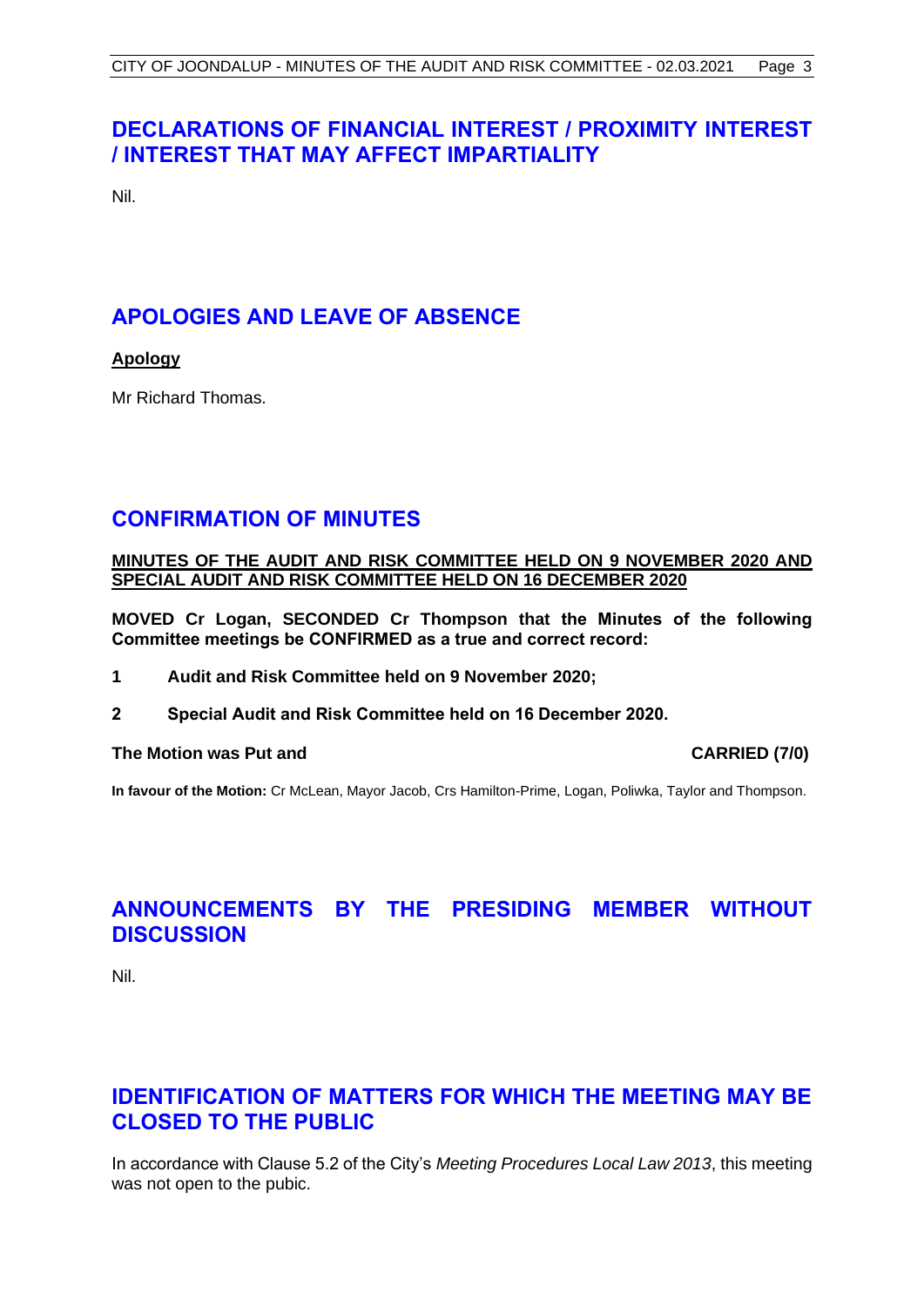# <span id="page-4-0"></span>**PETITIONS AND DEPUTATIONS**

Nil.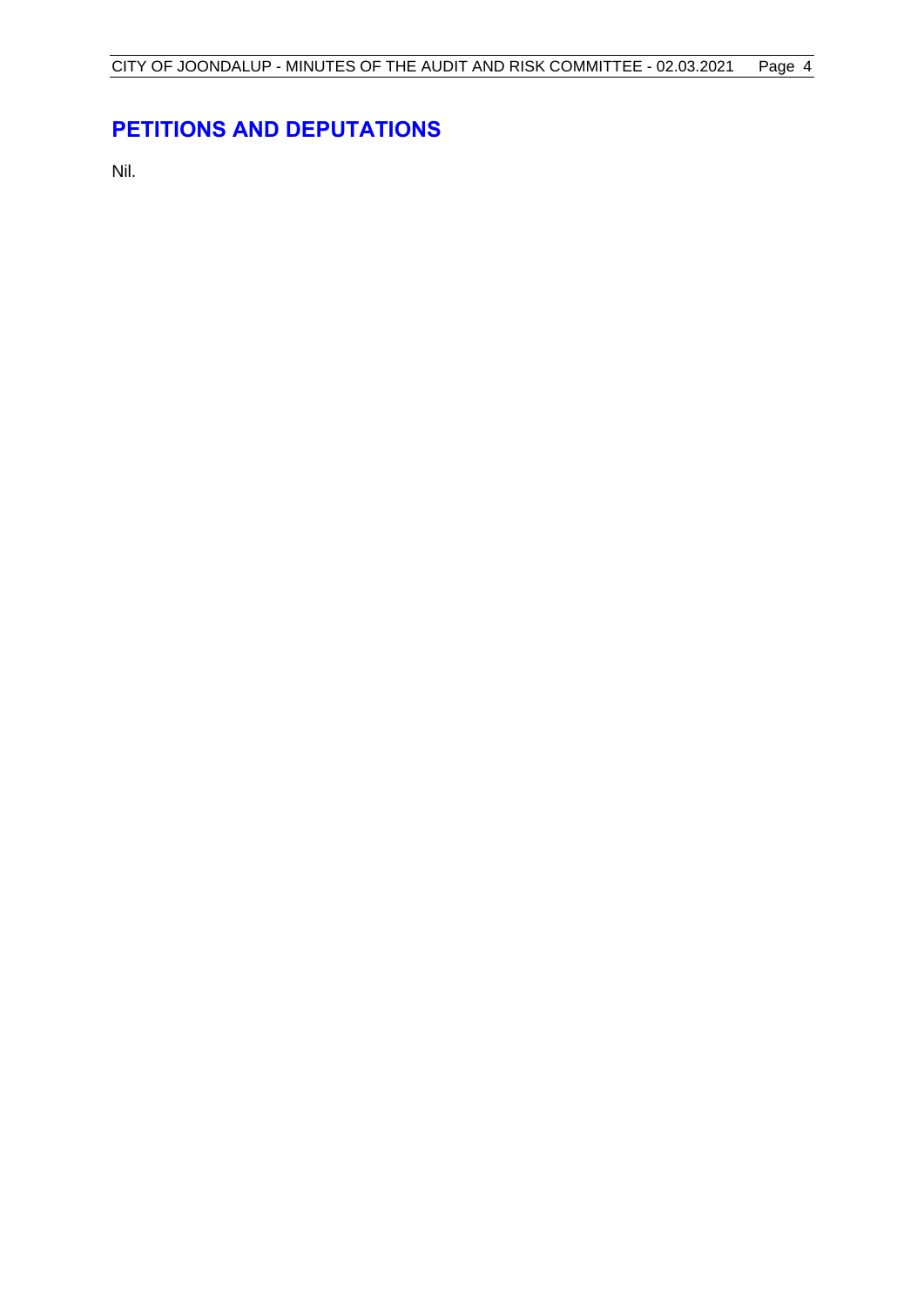# <span id="page-5-0"></span>**REPORTS**

<span id="page-5-1"></span>

| <b>ITEM1</b>                          | <b>2020 COMPLIANCE AUDIT RETURN</b>                                                                                                                                                              |  |  |
|---------------------------------------|--------------------------------------------------------------------------------------------------------------------------------------------------------------------------------------------------|--|--|
| <b>WARD</b>                           | All                                                                                                                                                                                              |  |  |
| <b>RESPONSIBLE</b><br><b>DIRECTOR</b> | Mr Mat Humfrey<br>Office of the CEO                                                                                                                                                              |  |  |
| <b>FILE NUMBER</b>                    | 32481, 09492, 101515                                                                                                                                                                             |  |  |
| <b>ATTACHMENT</b>                     | Attachment 1<br>2020 Compliance Audit Return                                                                                                                                                     |  |  |
| <b>AUTHORITY / DISCRETION</b>         | Executive - The substantial direction setting and oversight<br>role of Council, such as adopting plans and reports,<br>accepting tenders, directing operations, setting and<br>amending budgets. |  |  |

#### **PURPOSE**

For Council to adopt the City's 2020 Compliance Audit Return (the Return) prior to it being submitted to the Department of Local Government, Sport and Cultural Industries (DLGSC).

#### **EXECUTIVE SUMMARY**

The DLGSC Compliance Audit Return for the period 1 January to 31 December 2020 has been completed and is required to be adopted by Council before being submitted to the DLGSC by 31 March 2021.

*It is therefore recommended that Council:*

- *1 ADOPTS the completed 2020 Local Government Compliance Audit Return for the period 1 January 2020 to 31 December 2020 forming Attachment 1 to this Report;*
- *2 in accordance with Regulation 15 of the Local Government (Audit) Regulations 1996, SUBMITS the completed Compliance Audit Return as detailed in Part 1 above, to the Department of Local Government, Sport and Cultural Industries.*

#### **BACKGROUND**

Regulation 14 of the *Local Government (Audit) Regulations 1996* requires a local government to carry out a compliance audit for the period 1 January to 31 December in each year. After carrying out a compliance audit the local government is to prepare a compliance audit return in a form approved by the Minister. The Audit and Risk Committee is to review the Return before it is presented to Council for adoption.

Regulation 15 requires the Return to be certified by the Mayor and the Chief Executive Officer before being submitted to the DLGSC, along with the relevant section of the minutes, by 31 March 2021 following the period to which the Return relates.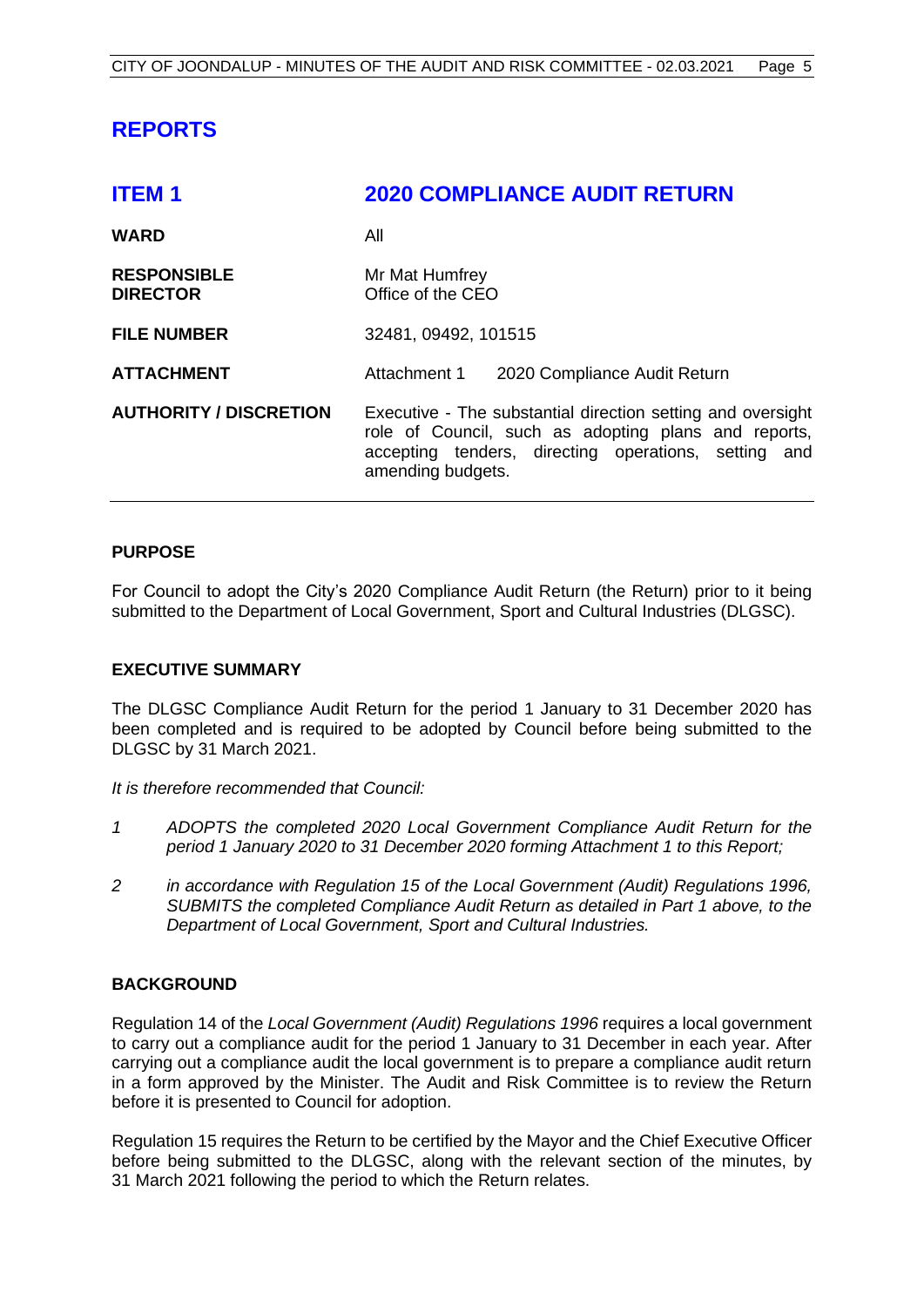The 2020 Return was made available to local government authorities by the DLGSC via its centralised portal called 'Smart Hub'. The 2020 Return is similar to previous years and focuses on high risk areas of compliance and statutory reporting as prescribed in Regulation 13 of the *Local Government (Audit) Regulations 1996.*

The 2020 Return includes an increase from four questions in 2019 to 10 questions in 2020 under the category "Optional Questions".

### **DETAILS**

The 2020 Return contains the following compliance categories:

- Commercial Enterprises by Local Governments.
- Delegation of Power / Duty.
- Disclosure of Interest.
- Disposal of Property.
- Elections.
- Finance.
- Integrated Planning and Reporting.
- Local Government Employees.
- Official Conduct.
- Optional Questions.
- Tenders for Providing Goods and Services.

The relevant Managers were required to complete the responses to the Return's questions which were approved by their Director before being forwarded to the Internal Auditor for review and input via the 'Smart Hub' on the DLGSC website. The Return has been completed and is now required to be adopted by Council before being finalised and submitted to the DLGSC by 31 March 2021.

It should be noted that the Return indicates two areas of non-compliance as follows:

• Optional Questions – Question 8

The City's current *Elected Members' Entitlements Policy* contains policy matters in relation to the continuing professional development of elected members. This policy was in place well before section 5.128(1) came into effect in 2019 (however was not adopted by Council during 2020). Council in accordance with this provision will be reviewing this policy prior to the 2021 local government elections.

• Tenders for Providing Goods and Services – Question 8

The City complied with two areas covered by Regulation 17 by recording information in the tender register and making the tender register available for public inspection. The requirement to publish on the City's website was only enacted in November 2020 without prior warning or lead-in-time being provided. The City published the tender register on the website in February 2021.

#### **Legislation / Strategic Community Plan / Policy implications**

**Legislation** Regulations 14 and 15 of the *Local Government (Audit) Regulations 1996*.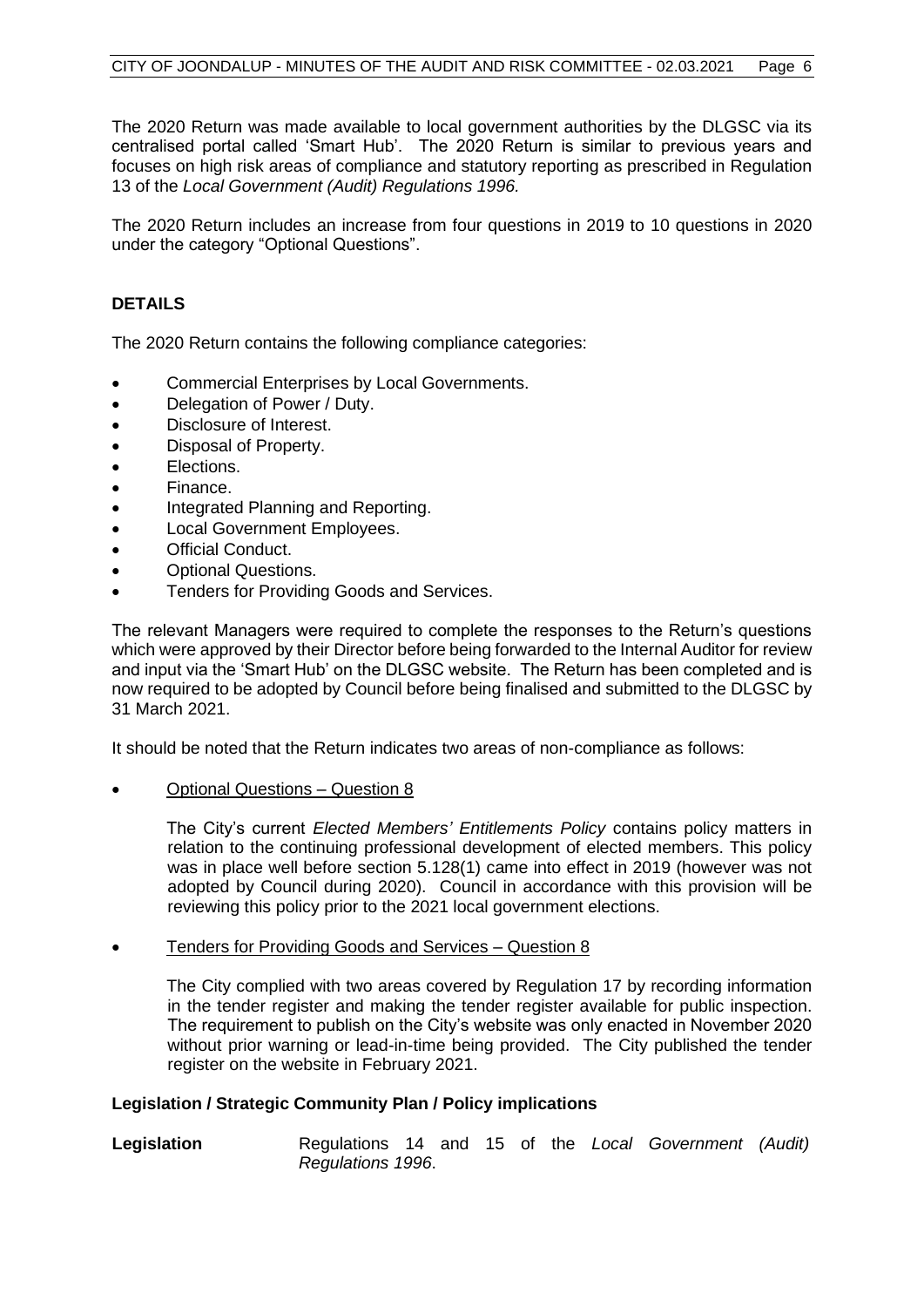#### **Strategic Community Plan**

| Key theme | Governance and Leadership. |
|-----------|----------------------------|
|-----------|----------------------------|

- **Objective Corporate capacity.**
- **Strategic initiative** Demonstrate accountability through robust reporting that is relevant and easily accessible by the community.
- **Policy** Not applicable.

#### **Risk management considerations**

The risk associated with Council failing to adopt the 2020 Return would result in non-compliance with the legislative requirements of the *Local Government (Audit) Regulations 1996.*

#### **Financial / budget implications**

Not applicable.

#### **Regional significance**

Not applicable.

#### **Sustainability implications**

Not applicable.

#### **Consultation**

Not applicable.

#### **COMMENT**

On occasions changes are made to legislation with little notice or direction and due to timeframes for implementation can result in non-compliance. This accounts for the non-compliance identified under Tenders for Providing Goods and Services (Question 8). This non-compliance was corrected in 2021.

The other area of non-compliance will be corrected during 2021 and, not notwithstanding this, the 2020 Return reveals a high level of compliance with legislation by the City.

#### **VOTING REQUIREMENTS**

Simple Majority.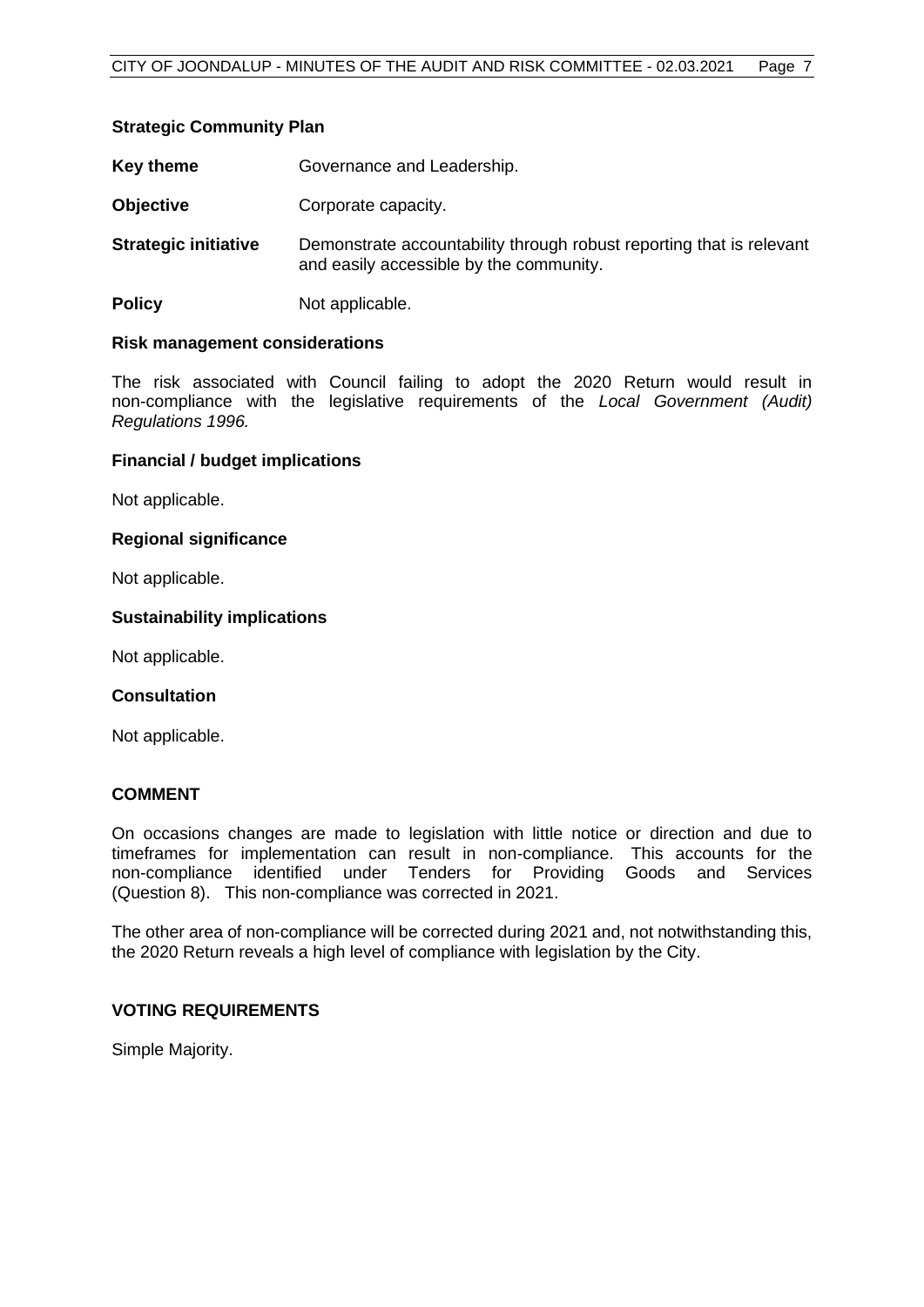#### **MOVED Cr Logan, SECONDED Cr Hamilton-Prime that Council:**

- **1 ADOPTS the 2020 Local Government Compliance Audit Return for the period 1 January 2020 to 31 December 2020 forming Attachment 1 to this Report;**
- **2 in accordance with Regulation 15 of the** *Local Government (Audit) Regulations 1996***, SUBMITS the completed 2020 Compliance Audit Return as detailed in Part 1 above to the Department of Local Government, Sport and Cultural Industries.**

#### **The Motion was Put and CARRIED (7/0)**

**In favour of the Motion:** Cr McLean, Mayor Jacob, Crs Hamilton-Prime, Logan, Poliwka, Taylor and Thompson.

*Appendix 1 refers*

*To access this attachment on electronic document, click her[e: Attach1agnAUDIT210302.pdf](http://www.joondalup.wa.gov.au/files/committees/AURI/2021/Attach1agnAUDIT210302.pdf)*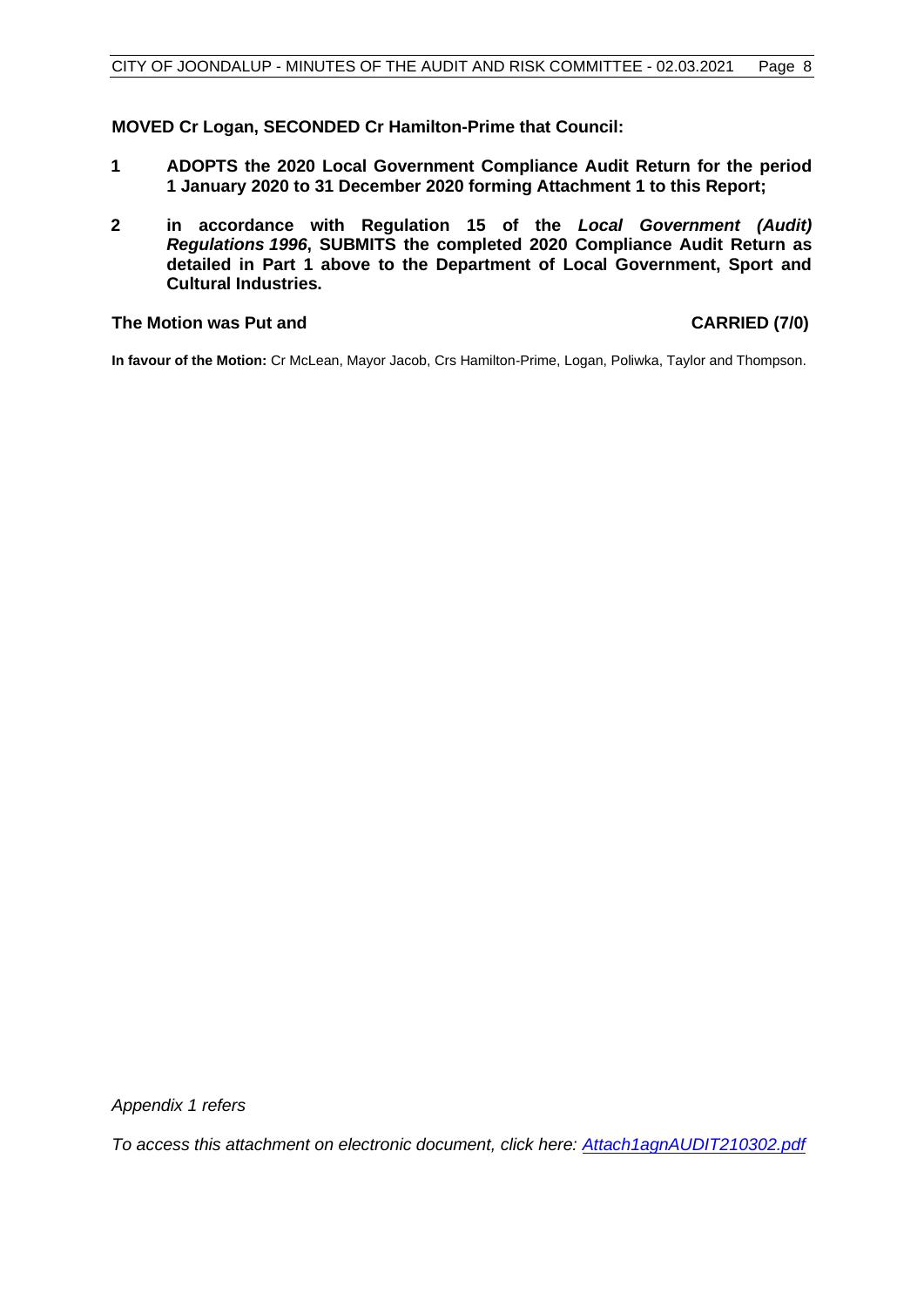<span id="page-9-0"></span>

| <b>INTERNAL AUDIT OUTCOMES</b>                                                                                                                       |
|------------------------------------------------------------------------------------------------------------------------------------------------------|
| All                                                                                                                                                  |
| Mr Mat Humfrey<br>Office of the CEO                                                                                                                  |
| 11805, 36574, 105850, 101515                                                                                                                         |
| Nil.                                                                                                                                                 |
| Information - includes items provided to Council for<br>information purposes only that do not require a decision of<br>Council (that is for noting). |
|                                                                                                                                                      |

#### **PURPOSE**

For the Audit and Risk Committee to note the outcomes and/or status of the following internal audits:

- Potential duplicate invoice payments.
- Attempts to bypass quotation and tender thresholds.
- Potential conflicts of interest via inappropriate relationships.

#### **EXECUTIVE SUMMARY**

The *2020-2021 Internal Audit Program* includes audits of areas of financial and human resource systems where there are potential risks of fraudulent activity to occur. Audits have been completed using the City's data analytics program to determine if an appropriate level of controls are in place to:

- 1 prevent and identify the payment of duplicate invoices
- 2 identify attempts to bypass quotation and tender thresholds
- 3 identify potential conflicts of interest via inappropriate relationships.

This report provides the outcomes of audits which have been completed and / or updates on audits that are not yet completed.

*It is therefore recommended that the Audit and Risk Committee NOTES the outcomes and / or status of the internal audits, as detailed in this Report.*

#### **BACKGROUND**

Since 2016 the City has utilised a data analytics program to assist and improve the effectiveness of the Internal Auditor's work program. The 2020-21 work program includes an examination of potential areas where fraudulent and / or misconduct risks may exist. The data analytics program was utilised for the audits detailed in this report. Insufficient controls in these areas can increase the risks of fraudulent activity with significant financial loss for the City.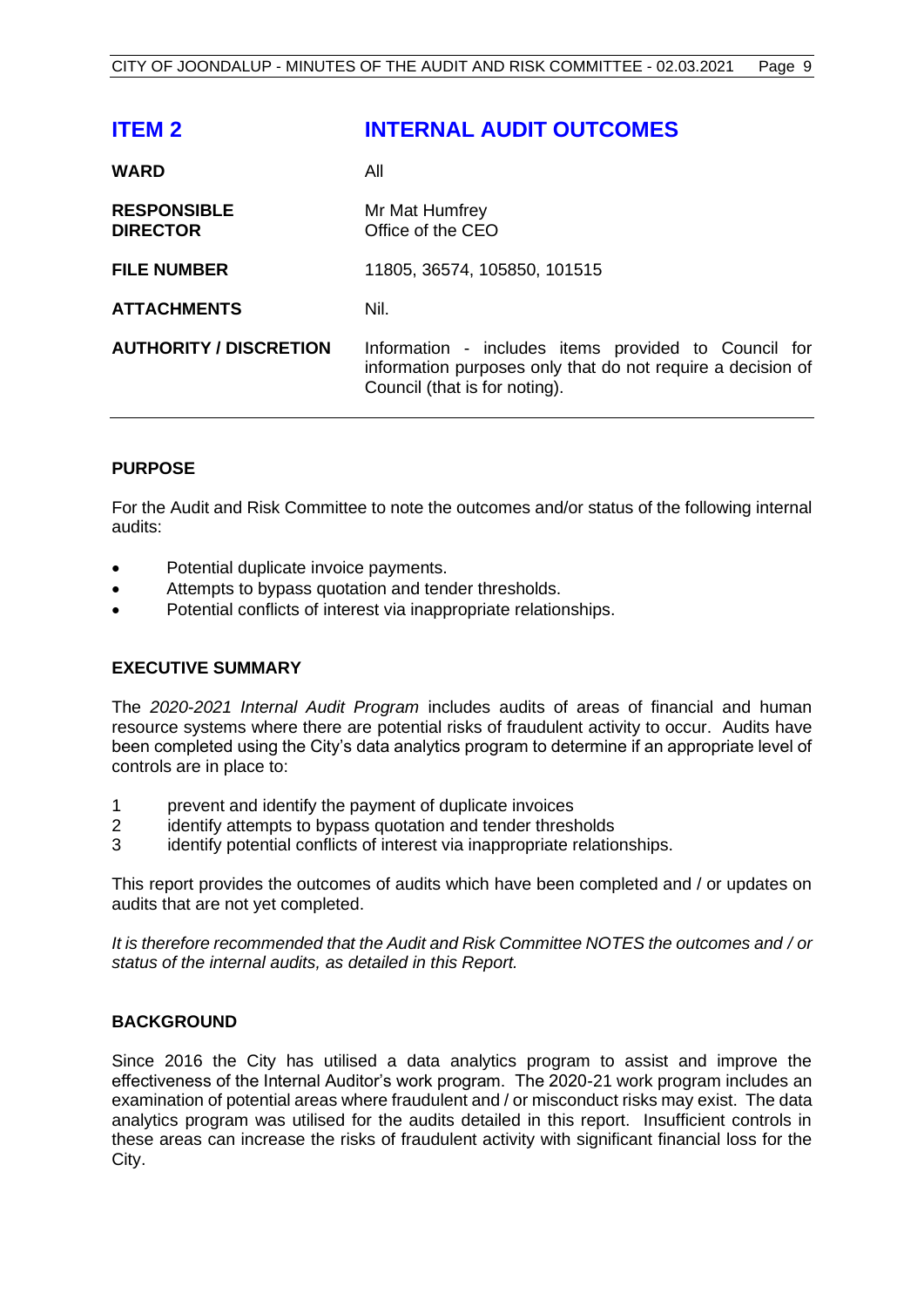#### **DETAILS**

#### Potential Duplicate Invoice Payments

There is a risk that duplicate invoices may be issued by suppliers, fraudulently or by mistake, and that they are paid without being identified and / or credited. The City's data analytics program analyses information in the City's accounts payable ledger to identify potential duplication of payments against the following six core assumptions:

- 1 Supplier ID.
- 2 Supplier Name.
- 3 Physical Invoice Number.
- 4 Invoice Date.
- 5 Invoice Amount (including GST).
- 6 Invoice Comment.

Following the internal audit completed in 2020 which identified potential duplicate payments for the financial years 2017-18, 2018-19 and 2019-20, a recommendation was made that stated:

*"Although the amount of duplicate invoice payments detected for the period under review was very minor and subsequent recoupment was made, the City should determine if there are any system weaknesses that enabled duplicate invoice payments to be made. Where necessary, appropriate system improvements should be made."* 

The follow up internal audit did not identify any payments that appeared to be duplicates, however controls that identify duplicate invoice numbers and prevent their payment can be circumvented, therefore increasing the risk of incorrect or fraudulent payments being made.

The follow up internal audit recommended that the City ceases the practice of adding a date to a duplicate invoice number to enable the invoice to be processed for payment. Invoices with duplicate invoice numbers should be returned to the supplier.

In most cases where a supplier might issue an invoice with the same number as before, the invoice is usually associated with a purchase order. If the invoiced goods or services are correct, the invoice is subsequently approved and sent to Accounts Payable. If the City adopted the position that such invoices be returned to the supplier for correction, it would require the relevant Business Unit to cancel the receipted order with the goods and services already having been delivered, and sometimes already consumed and the whole process to recommence. This is not practical and is likely to disrupt the procure-to-pay cycle and will inevitably delay payments to suppliers. Suppliers are more than likely to reissue the invoice with the same invoice date as before. When this is eventually paid, a comparison of payment date to invoice date would suggest delayed payment on the City's part when this is not the case. Further, several small businesses may not use digital invoicing systems and instead, make use of hard copy invoice books acquired from stationery suppliers such as Officeworks. It would not be unusual for suppliers to use several invoice books that contain the same numbering sequence.

The more reasonable approach would be the establishment of an appropriate review mechanism to monitor such invoices when processed and identify any anomalies that may then be followed. This monitoring process may allow better analysis of such data and enhance the City's ability to better understand the risk and, thereby, to manage it. Audit and Risk Services will therefore explore the viability of building within the City's data analytics program the capability to identify duplicate invoice numbers that have been altered.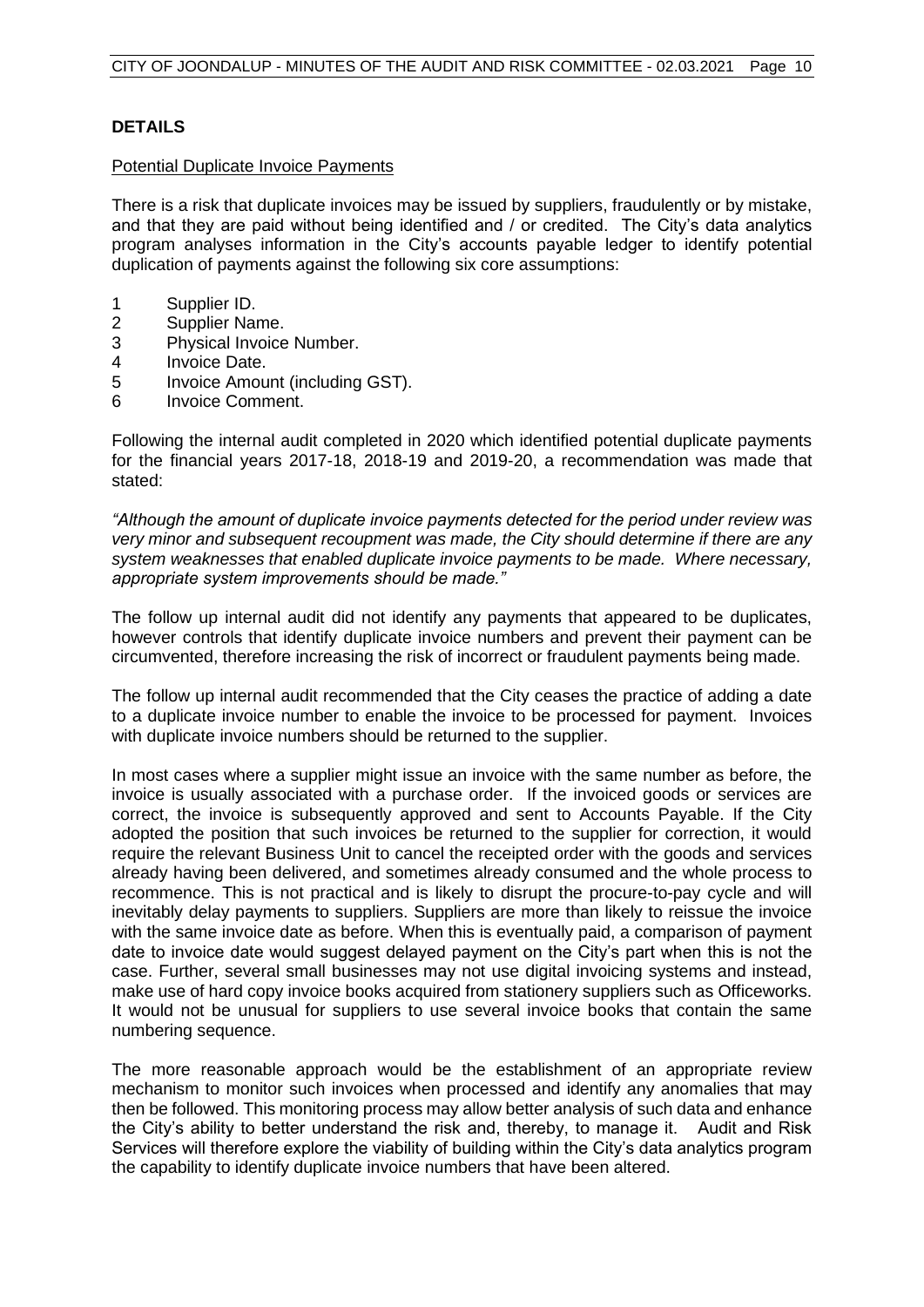#### Attempts to bypass quotation and tender thresholds

The objective of this audit is to determine whether requests for goods and services are being quoted correctly and whether there are legitimate business reasons for variances between a requisition, the subsequent purchase order and final payment/s. Due to the number of unique or specialist suppliers being engaged these types of suppliers are being reviewed first.

The following improvements have been implemented to strengthen the City's procurement controls:

- New Unique / Specialist Supplier Recommendation Form which requires greater justification of not seeking multiple quotations, as well as an assessment of current market providers.
- Updated *Purchasing of Goods and Services Protocol* which provides greater details of the process of engagement.
- Improved rigor in approving the engagement by the Director Corporate Services.
- Director Corporate Services advising the Manager Audit and Risk Services of red flags regarding requests for unique or specialist suppliers.

Further assessment of the following issues will be undertaken by the Internal Auditor to determine the validity of the engagements:

- 18-month analysis covering 2018-19 to 2019-20.
- 11 suppliers expenditure exceeded the tender threshold of \$150,000 within a financial year.

From 2008-09 to 2019-20, 920 exemption memoranda were located totalling approximately \$25,875,000 for 450 suppliers. Whilst there are legitimate reasons for using unique or specialist suppliers, the practice of engaging these types of suppliers has not been adequately monitored or reviewed. The following table shows the top ten categories used by the City:

| No.            | Category                         | <b>Exemption</b><br><b>Memorandum</b> | <b>Expenditure</b><br>(ex GST) |
|----------------|----------------------------------|---------------------------------------|--------------------------------|
|                | <b>IT and Communications</b>     | 126                                   | \$4,391,450.97                 |
| $\overline{2}$ | Consultancy                      | 127                                   | \$3,907,087.34                 |
| $\mathbf{3}$   | Entertainment                    | 73                                    | \$1,390,114.59                 |
| 4              | <b>Library Equipment</b>         | 47                                    | \$1,123,127.40                 |
| 5              | <b>Landscape Supplies</b>        | 36                                    | \$879,914.03                   |
| 6              | Advertising and Media            | 46                                    | \$768,425.99                   |
| 7              | Education                        | 37                                    | \$764,373.97                   |
| 8              | <b>Environmental Consultancy</b> | 23                                    | \$706,108.02                   |
| 9              | <b>Artists and Stylists</b>      | 23                                    | \$617,617.75                   |
| 10             | Security                         | 17                                    | \$602,253.59                   |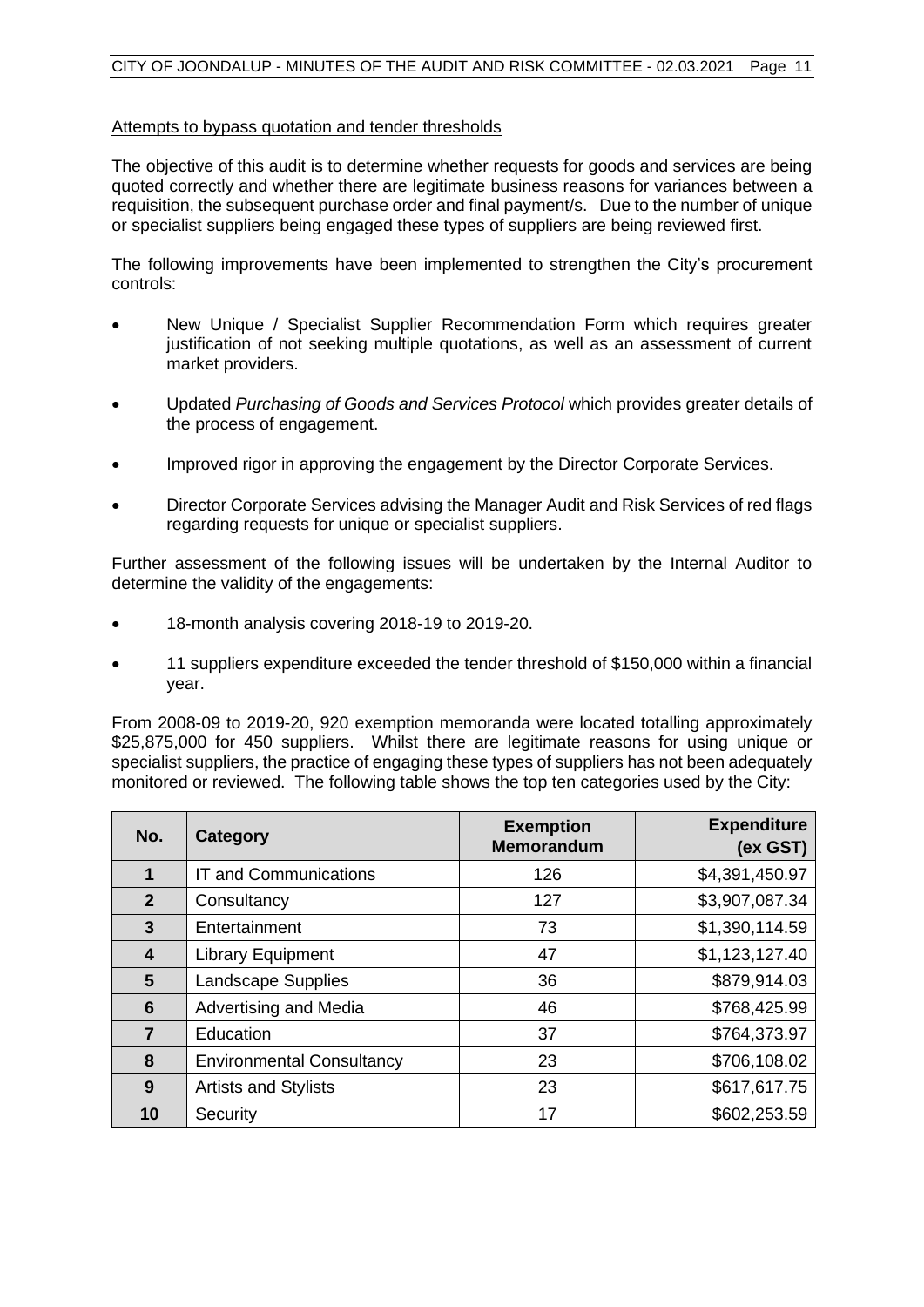

The values of these supplier engagements cover all the quotation thresholds.

Report No. 14 of the Joint Standing Committee on the Corruption and Crime Commission titled **Red Flags Red Faces Corruption Risk in Public Procurement in Western Australia included** the following:

#### *"Open and effective competition*

*Competition, transparency and objectivity in the award of contracts act as deterrents to corrupt behaviour. Indeed, a procurement red flag for corruption identified by the CCC is the occurrence of competitive bidders' complaints, arising from concerns that these principles have not been applied.*

*Exemptions are appropriate in certain circumstances. However, they should be the exception rather than the rule. Advice from the Department of Finance suggests that requests for exemptions are generally the result of poor planning. It is often not the time-saver that those making the application think it will be. The time it takes to justify an exemption could have been enough time for an opportunity to test the market.*

*While poor planning could be the main reason for exemption requests, it must be noted that exemptions may hide something more sinister. One of the procurement red flags identified by the CCC is an urgent need to sole source. A good indication of process not being followed, and therefore a red flag for corruption, is where the number of exemptions for sole supply made by a particular agency are unusually or inexplicably high."*

#### Potential conflicts of interest via inappropriate relationships

The objective of this audit is to identify potential conflicts of interest via inappropriate relationships between suppliers to suppliers, employees to suppliers, and employees to employees.

The data analytics testing flags relationships across the following five fields:

- 1 ABN match.
- 2 Account match (BSB and account number).
- 3 Address match.
- 4 Name match.
- 5 Number match (telephone number).

The more matches the higher the risk profile the relationship has.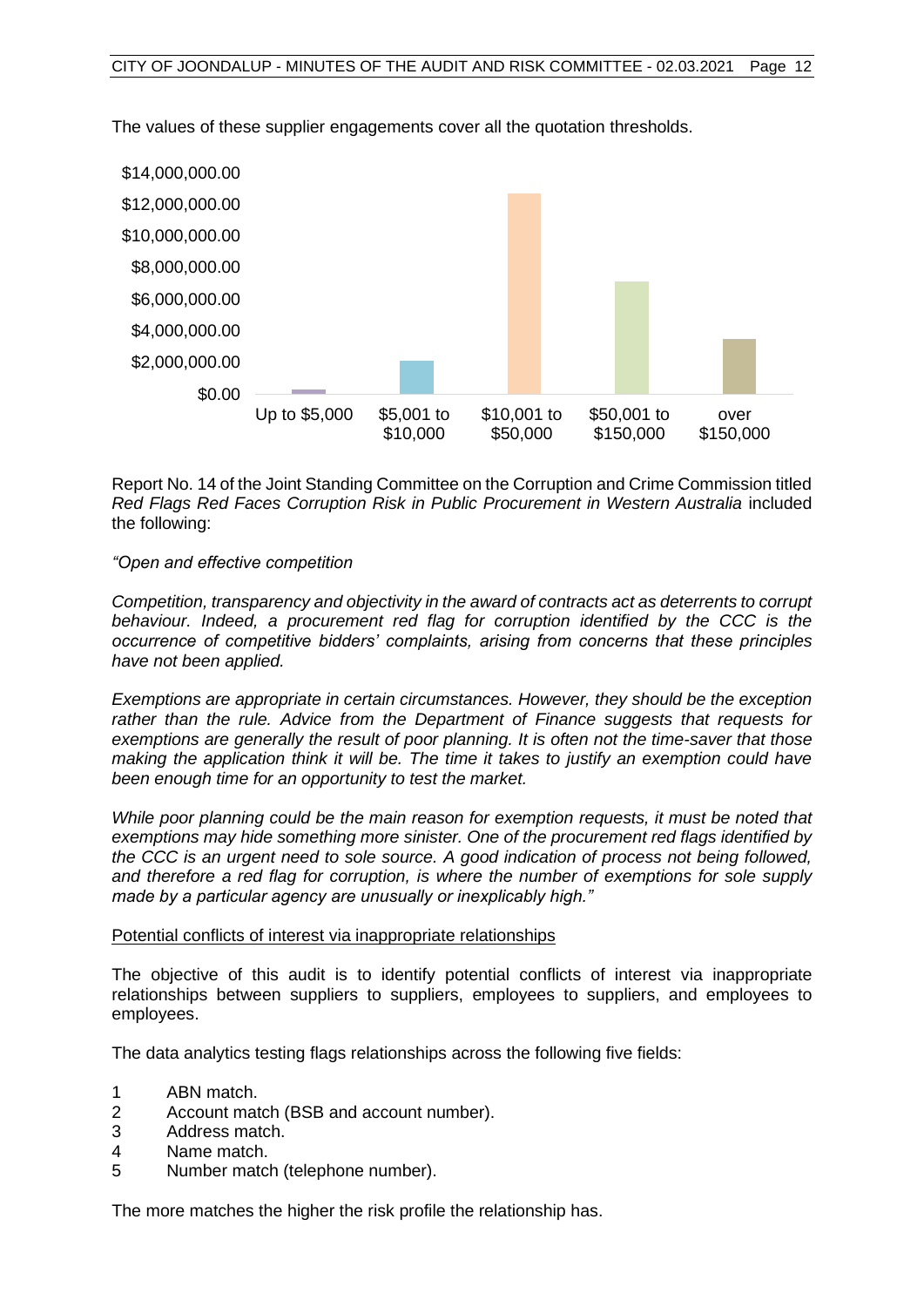#### Suppliers to Suppliers

These are analysed to determine if there are any relationships which present potential conflicts of interest that are going unmanaged. Examples of such conflicts of interest include favouritism when obtaining goods or services for the City.

One occurrence has been identified between two suppliers with four of the five fields matching. Whilst there is a relationship it has been determined that no conflict of interest exists as each supplier provides different services to the City and do not provide quotations for the same work.

#### Employees to Suppliers

These are analysed to determine if there are any relationships which present potential conflicts of interest that are going unmanaged. Examples of such conflicts of interest include favouritism when obtaining goods or services for the City or using position to gain an advantage for others.

Eight occurrences have been identified and one occurrence has resulted in the following improvements being made or currently being implemented:

- Reminders to all employees of requirements of the City's *Code of Conduct* regarding secondary employment.
- Inclusion of wording within the next review of the *Code of Conduct* to strengthen the current secondary employment provision (particularly existing outside employment).
- Greater use of Vendorpanel to seek quotations.
- Competitive quotations to be undertaken.
- New Unique / Specialist Supplier Recommendation Form which requires greater justification of not seeking multiple quotations, as well as an assessment of current market providers.
- Updated *Purchasing of Goods and Services Protocol* which provides greater details of the process of engagement.
- Education / awareness sessions on the use of unique and specialist suppliers to be provided to business units.
- Implementing re-induction of all employees in key compliance areas every three years.
- Advice to be provided to all managers and employees regarding their obligation to ensure record keeping practices regarding quotations.
- Review of staff training regarding record keeping in Finance One as part of the induction program.
- Establishing a process for monitoring of all suppliers nearing and / or exceeding quotation procurement / tender limits in Finance One and reporting in a timely manner to the relevant Manager / Director.
- Implementing regular reporting to the Director Corporate Services on suppliers nearing and / or exceeding quotation procurement/tender limits and business units procuring the services.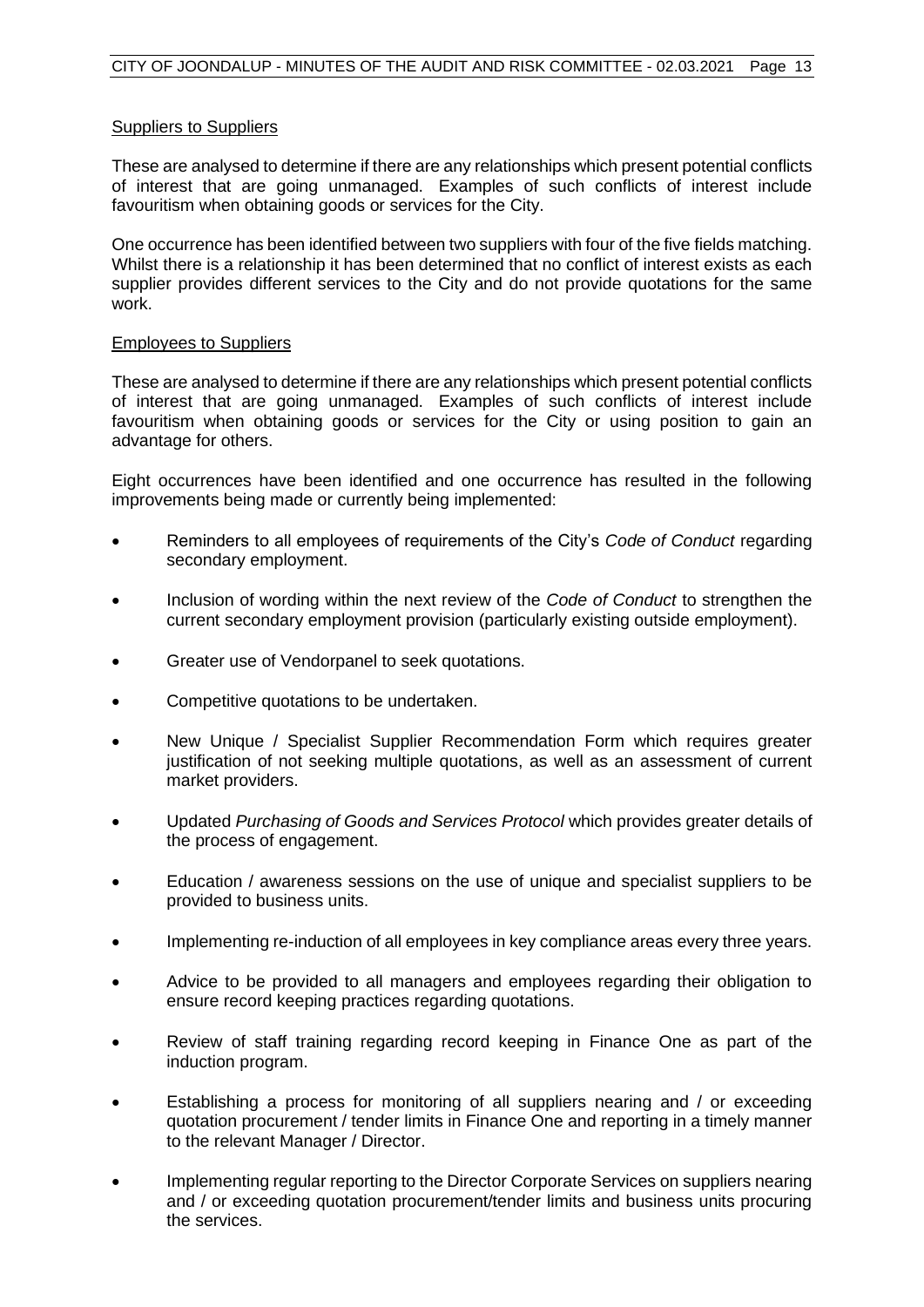- Regular review whether there is a potential relationship between suppliers engaged by the City and an employee and / or business unit.
- Implementing monthly review of employee bank account details and supplier bank account details.
- Implementing regular audits of primary and annual return forms, and tender declaration forms to ascertain whether employees should be declaring secondary employment or an interest in procurement matters.
- Implementing regular education / awareness sessions on identification of misconduct / fraud and reporting requirements to be provided to Directors and Managers.

The remaining seven occurrences are currently under review.

#### Employees to Employees

These are analysed to determine if there are any relationships which present potential conflicts of interest that are going unmanaged. Examples of such conflicts of interest include using position to gain an advantage for others and recruitment practices that are based on nepotism and not on merit and equity.

As at 28 July 2020 the data analytics testing identified 234 potential relationships between City employees, however the vast majority of these could be eliminated from being a potential conflict of interest as they related to spouses, siblings, other family members or payments made by employees to other employees using the Aurion (payroll) self-serve system.

Eight relationships were identified for further analysis to determine if they presented conflicts of interest that were not being properly addressed or managed. The review of these relationships is currently underway.

#### **Issues and options considered**

These types of audits are confidential and refer to sensitive information, therefore this report does not provide specific details.

Given the focus of these audits is for the detection and prevention of fraudulent / misconduct activity, the internal audit reports are presented to the Chief Executive Officer to determine if there are reasonable grounds to suspect serious or minor misconduct that requires notification as required by section 28 or section 45H of the *Corruption, Crime and Misconduct Act 2003.*

#### **Legislation / Strategic Community Plan / Policy implications**

| Legislation | Corruption, Crime and Misconduct Act 2003. |
|-------------|--------------------------------------------|
|             | Local Government (Audit) Regulations 1996. |

#### **Strategic Community Plan**

| Key theme | Governance and Leadership. |
|-----------|----------------------------|
|           |                            |

**Objective Corporate capacity.**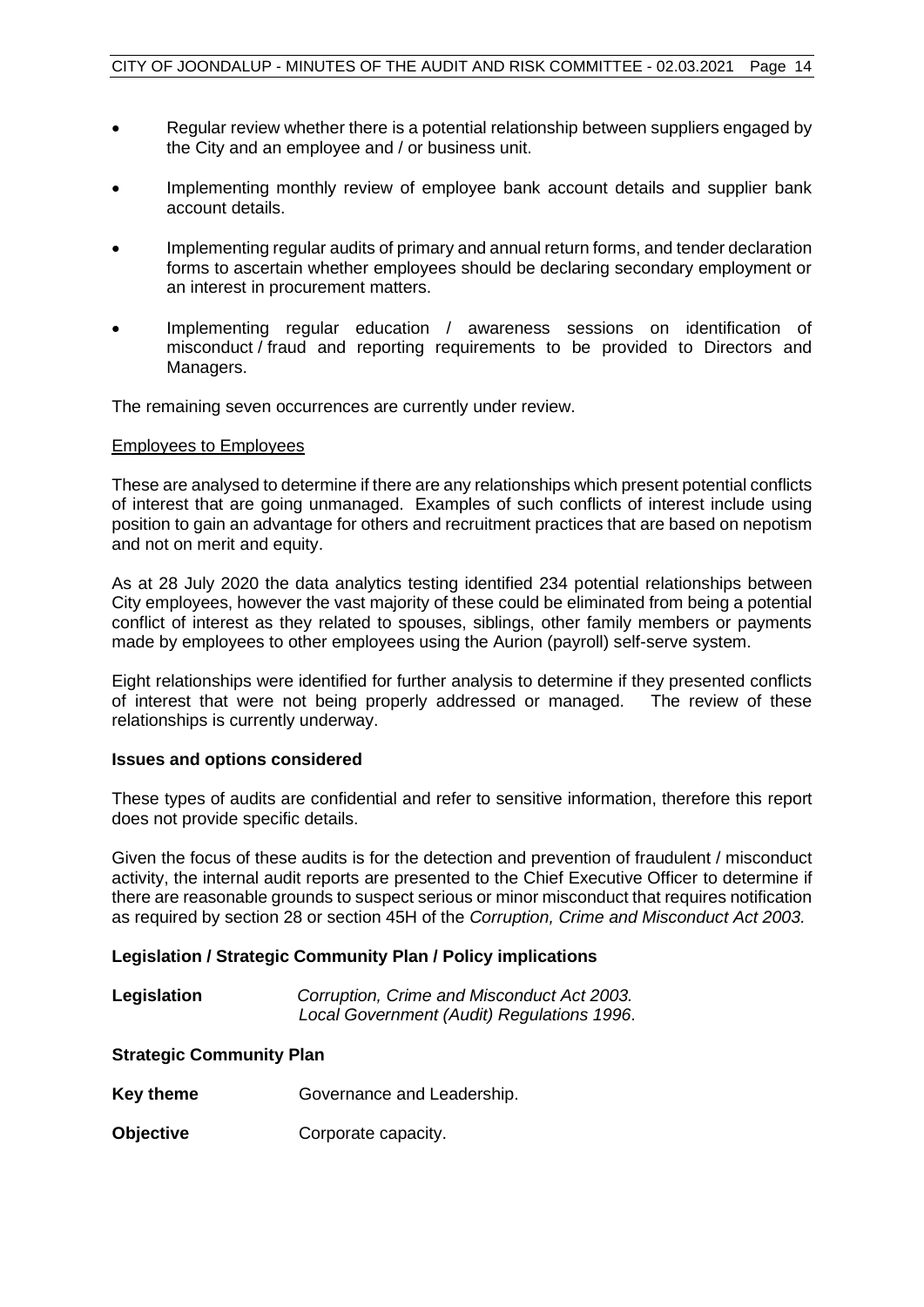**Strategic initiative** Demonstrate accountability through robust reporting that is relevant and easily accessible by the community.

Continuously strive to improve performance and service delivery cross all corporate functions.

**Policy** *Purchasing Policy. Fraud, Corruption and Misconduct Control Policy*.

#### **Risk management considerations**

A lack of controls, or inconsistent application of controls, by the City within the areas subject to audit increases the risks of significant reputational damage and/or financial losses being incurred through error or fraudulent activity.

Process and continuous improvements ensure any weaknesses identified can be rectified within a timely manner.

These audit activities also provide evidence of the appropriateness and effectiveness of systems and procedures in regard to risk management, internal control and legislative compliance, as required by the *Local Government (Audit) Regulations 1996*.

#### **Financial / budget implications**

Not applicable.

#### **Regional significance**

Not applicable.

#### **Sustainability implications**

Not applicable.

#### **Consultation**

Not applicable.

#### **COMMENT**

The City has controls in place, including data analytics testing, that mitigates the risk exposures in the areas subject to audit. The controls must be consistently applied and regularly reviewed to ensure they remain relevant and robust.

The continued focus to strengthen integrity and conduct controls enhances the City's reputation and shows the commitment to ethical behaviour. Where the standards of behaviour fall below what is expected, including misconduct, the City takes the appropriate action which may include notifications to the Corruption and Crime Commission or the Public Sector Commission.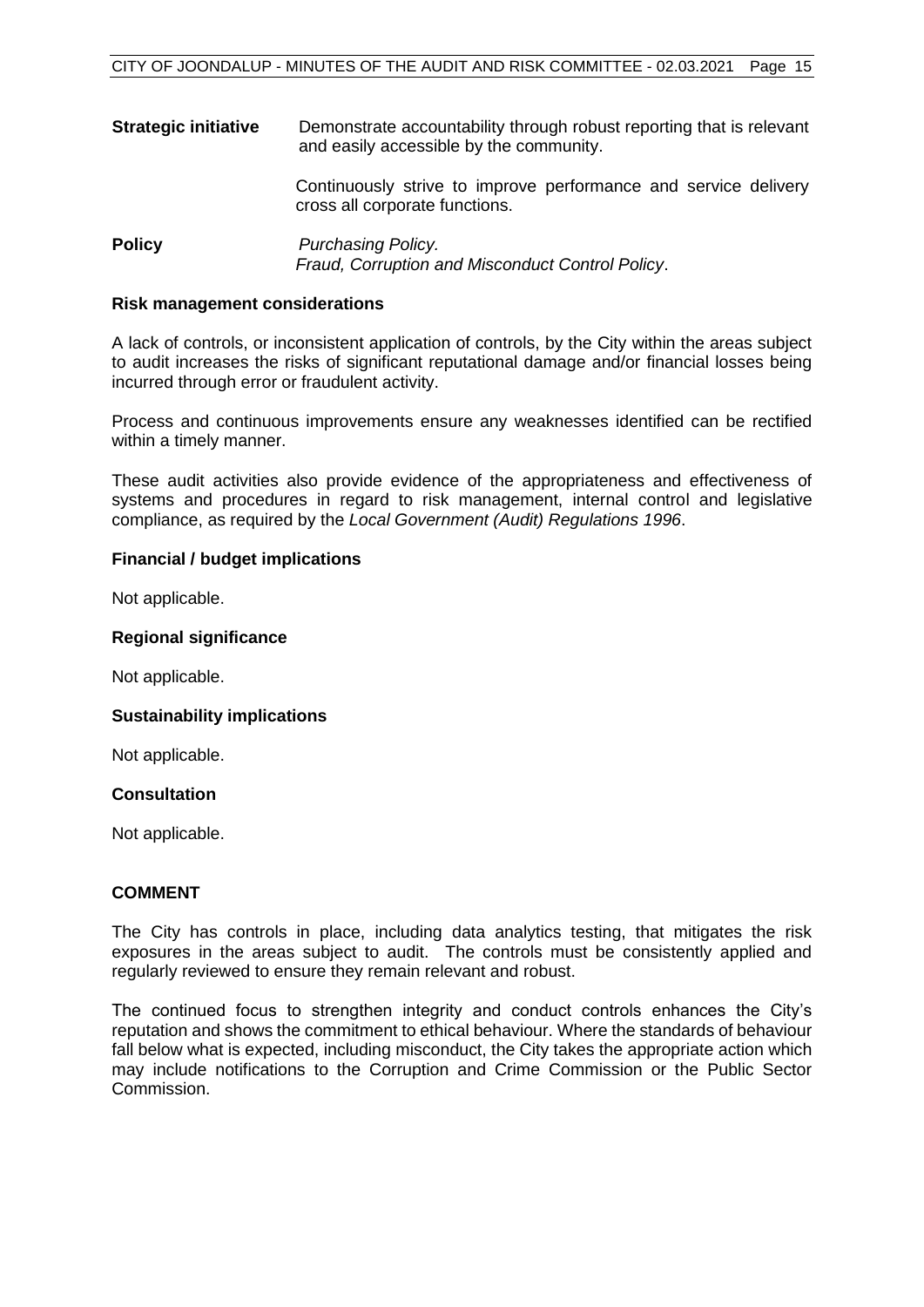#### **VOTING REQUIREMENTS**

Simple Majority.

*The Acting Director Corporate Services left the room at 5.48pm and returned at 5.49pm.*

*Cr Raftis entered the room at 5.49pm.*

#### **MOVED Mayor Jacob, SECONDED Cr Hamilton-Prime that the Audit and Risk Committee NOTES the outcomes and / or status of the internal audits, as detailed in this Report.**

#### **The Motion was Put and CARRIED (7/0)**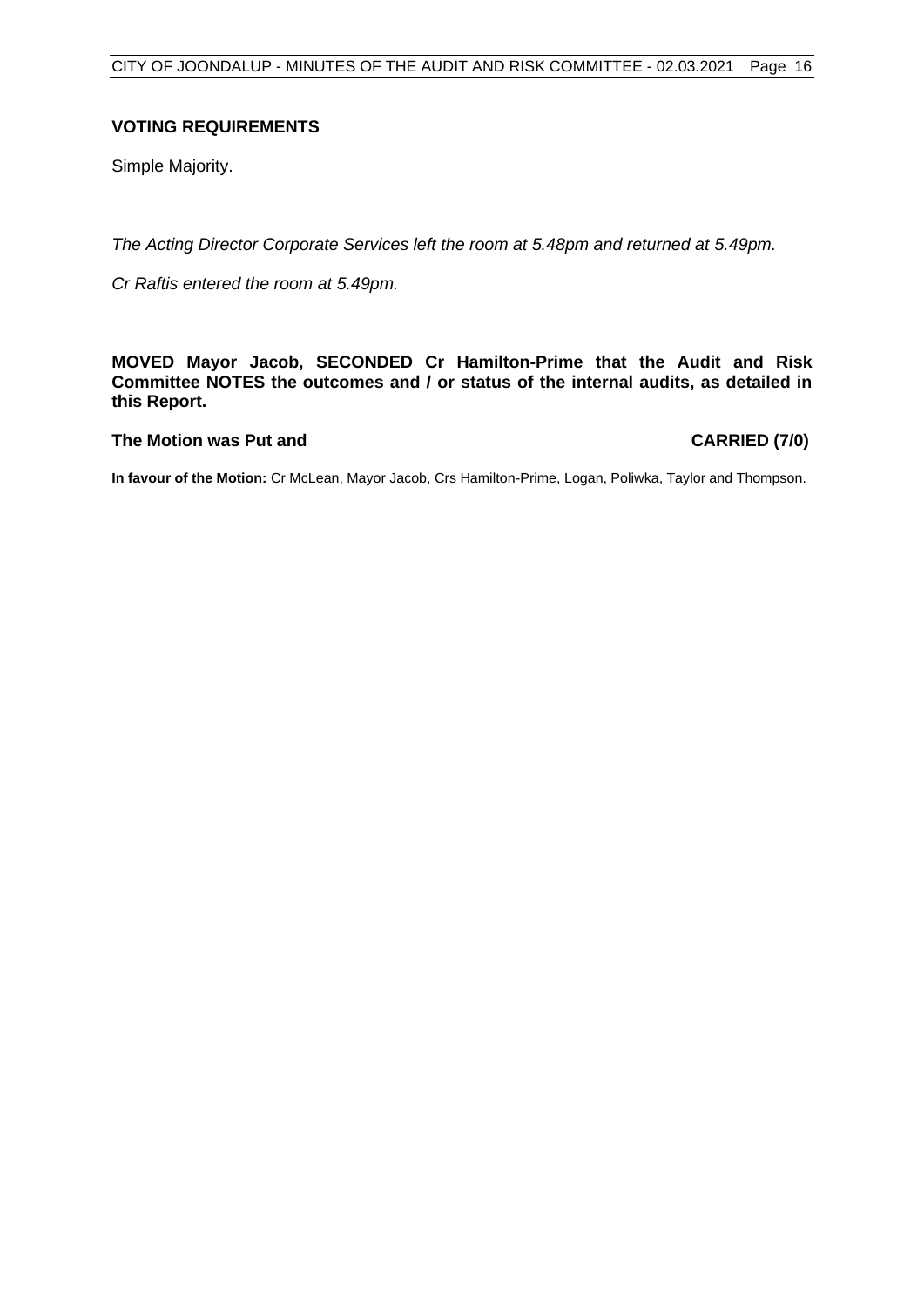# <span id="page-17-0"></span>**ITEM 3 CONFIDENTIAL - REPORTING TO EXTERNAL OVERSIGHT AGENCIES**

| <b>WARD</b>                           | All                                                                                                                                                    |
|---------------------------------------|--------------------------------------------------------------------------------------------------------------------------------------------------------|
| <b>RESPONSIBLE</b><br><b>DIRECTOR</b> | Mr Mat Humfrey<br>Office of the CEO                                                                                                                    |
| <b>FILE NUMBER</b>                    | 105279, 101515                                                                                                                                         |
| <b>ATTACHMENTS</b>                    | Nil.                                                                                                                                                   |
| <b>AUTHORITY / DISCRETION</b>         | Information - includes items provided to Council for<br>information purposes only that do not require a decision of<br>Council (that is for 'noting'). |

This report is confidential in accordance with Section 5.23(2)(a) and (f)(i) of the *Local Government Act 1995*, which also permits the meeting to be closed to the public for business relating to the following:

- *(a) a matter affecting an employee or employees; and*
- *(f) a matter that if disclosed, could be reasonably expected to –*
	- *(i) impair the effectiveness of any lawful method or procedure for preventing, detecting, investigating or dealing with any contravention or possible contravention of the law.*

A full report was provided to Elected Members under separate cover. The report is not for publication.

*Cr May entered the room at 6.08pm.*

#### **MOVED Cr Logan, SECONDED Cr Hamilton-Prime that the Audit and Risk Committee NOTES the status of reporting to external oversight agencies, as detailed in this Report.**

#### **The Motion was Put and CARRIED (7/0)**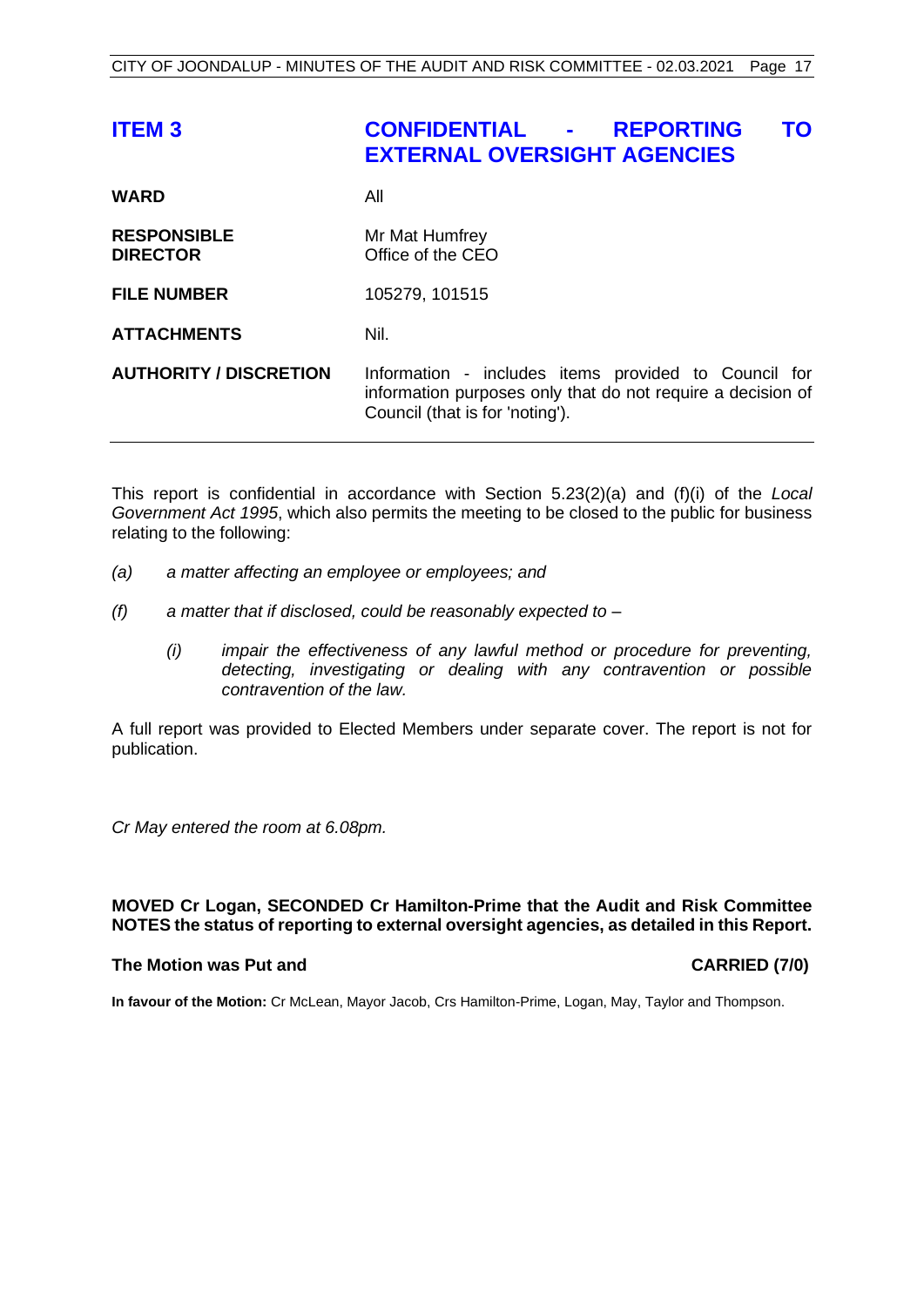<span id="page-18-0"></span>

| <b>ITEM4</b>                            |                                            | <b>CONFIDENTIAL - CHIEF EXECUTIVE</b><br><b>OFFICER'S CREDIT CARD EXPENDITURE</b><br>(JULY - SEPTEMBER 2020)        |  |
|-----------------------------------------|--------------------------------------------|---------------------------------------------------------------------------------------------------------------------|--|
| <b>WARD</b>                             | All                                        |                                                                                                                     |  |
| <b>RESPONSIBLE</b><br><b>A/DIRECTOR</b> | Mr Mike Smith<br><b>Corporate Services</b> |                                                                                                                     |  |
| <b>FILE NUMBER</b>                      | 09882                                      |                                                                                                                     |  |
| <b>ATTACHMENT</b>                       | Attachment 1                               | Chief Executive Officer's Credit Card<br>Expenditure -<br>Quarter<br>Ended<br>30 September 2020                     |  |
|                                         | (Please Note:                              | The Report and Attachment is confidential<br>and will appear in the official Minute Book<br>only)                   |  |
| <b>AUTHORITY / DISCRETION</b>           | Council (that is for 'noting').            | Information - includes items provided to Council for<br>information purposes only that do not require a decision of |  |

This report is confidential in accordance with Section 5.23(2)(a) of the *Local Government Act 1995*, which also permits the meeting to be closed to the public for business relating to the following:

• *a matter affecting an employee.*

A full report was provided to Elected Members under separate cover. The report is not for publication.

**MOVED Cr May, SECONDED Cr Taylor that the Audit and Risk Committee NOTES the report on the corporate credit card usage of the Chief Executive Officer for the quarter ended 30 September 2020.**

#### **The Motion was Put and CARRIED (7/0)**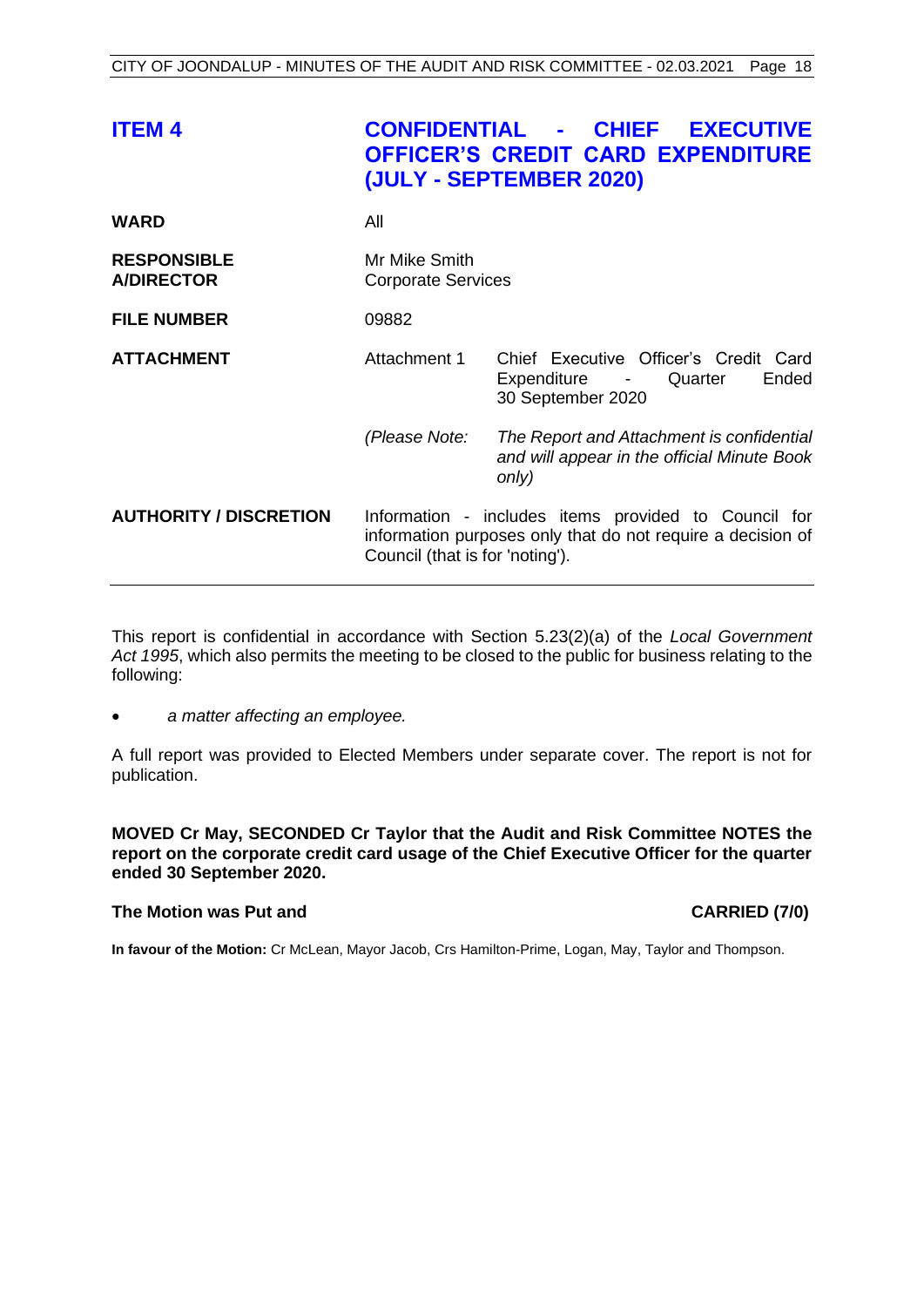<span id="page-19-0"></span>

| <b>ITEM 5</b>                           |                                                                                                                                                        | <b>CONFIDENTIAL - CHIEF EXECUTIVE</b><br><b>OFFICER'S CREDIT CARD EXPENDITURE</b><br>(OCTOBER - DECEMBER 2020) |  |
|-----------------------------------------|--------------------------------------------------------------------------------------------------------------------------------------------------------|----------------------------------------------------------------------------------------------------------------|--|
| <b>WARD</b>                             | All                                                                                                                                                    |                                                                                                                |  |
| <b>RESPONSIBLE</b><br><b>A/DIRECTOR</b> | Mr Mike Smith<br><b>Corporate Services</b>                                                                                                             |                                                                                                                |  |
| <b>FILE NUMBER</b>                      | 09882                                                                                                                                                  |                                                                                                                |  |
| <b>ATTACHMENT</b>                       | Attachment 1                                                                                                                                           | Chief Executive Officer's Credit Card<br>Expenditure –<br>Quarter<br>Ended<br>31 December 2020                 |  |
|                                         | (Please Note:                                                                                                                                          | The Report and Attachment is confidential<br>and will appear in the official Minute Book<br>only)              |  |
| <b>AUTHORITY / DISCRETION</b>           | Information - includes items provided to Council for<br>information purposes only that do not require a decision of<br>Council (that is for 'noting'). |                                                                                                                |  |

This report is confidential in accordance with Section 5.23(2)(a) of the *Local Government Act 1995*, which also permits the meeting to be closed to the public for business relating to the following:

• *a matter affecting an employee.*

A full report was provided to Elected Members under separate cover. The report is not for publication.

**MOVED Cr May, SECONDED Cr Taylor that the Audit and Risk Committee NOTES the report on the corporate credit card usage of the Chief Executive Officer for the quarter ended 31 December 2020.**

#### **The Motion was Put and CARRIED (7/0)**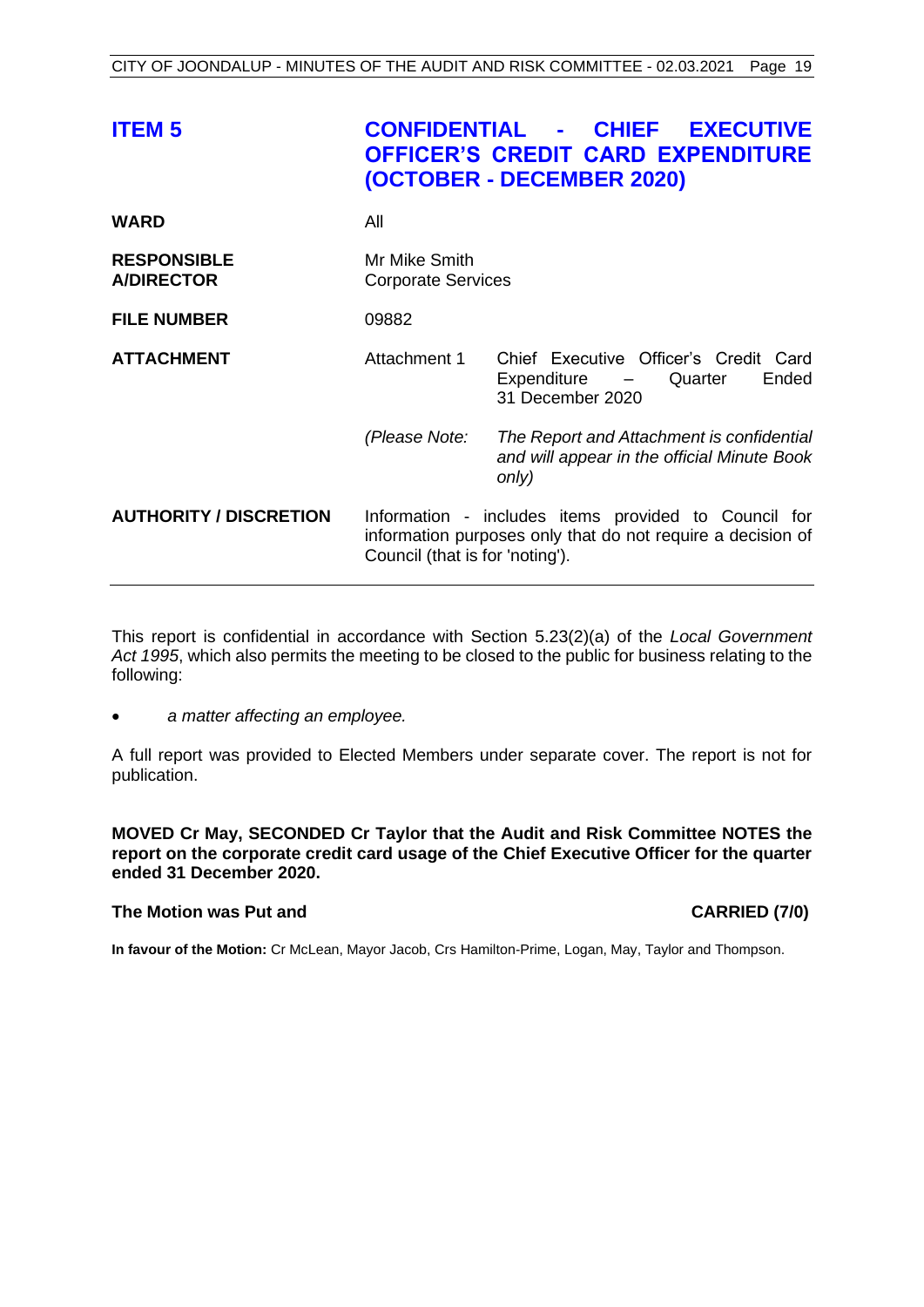# <span id="page-20-0"></span>**ITEM 6 HALF YEARLY REPORT - WRITE-OFF OF MONIES - 1 JULY TO 31 DECEMBER 2020**

| <b>WARD</b>                             | All                                                                                                                                                    |
|-----------------------------------------|--------------------------------------------------------------------------------------------------------------------------------------------------------|
| <b>RESPONSIBLE</b><br><b>A/DIRECTOR</b> | Mr Mike Smith<br><b>Corporate Services</b>                                                                                                             |
| <b>FILE NUMBER</b>                      | 07032, 101515                                                                                                                                          |
| <b>ATTACHMENTS</b>                      | Nil.                                                                                                                                                   |
| <b>AUTHORITY / DISCRETION</b>           | Information - includes items provided to Council for<br>information purposes only that do not require a decision of<br>Council (that is for 'noting'). |

#### **PURPOSE**

For the Audit and Risk Committee to note the amounts of monies written-off under delegated authority.

#### **EXECUTIVE SUMMARY**

The total amount written-off under delegated authority during the six months ended 31 December 2020 was \$46,014.64. This amount consisted of 6,156 small unpaid rate amounts below the \$100 reportable limit and the following reportable items:

|   | Rates - Penalty interest waived | \$16,137.27 |
|---|---------------------------------|-------------|
| 2 | Rates – Court Costs             | 234.20      |

3 Two other reportable items totalling \$17,338.08

*It is therefore recommended that the Audit and Risk Committee RECEIVES the report of amounts written-off under delegated authority for the period 1 July to 31 December 2020.*

#### **BACKGROUND**

Section 6.12(1)(c) of the *Local Government Act 1995* gives Council the power to write-off any amount of money owing to the City.

At its meeting held on 6 June 2006 (CJ079-06/06 refers), Council approved to delegate to the Chief Executive Officer the authority to write-off monies owed to the City, subject to a report being provided to the Audit and Risk Committee on a six-monthly basis on the exercise of this delegation for amounts between \$100 and \$20,000. The CEO under section 5.44 has delegated his authority to nominated employees, up to the limits provided in the instrument of delegation.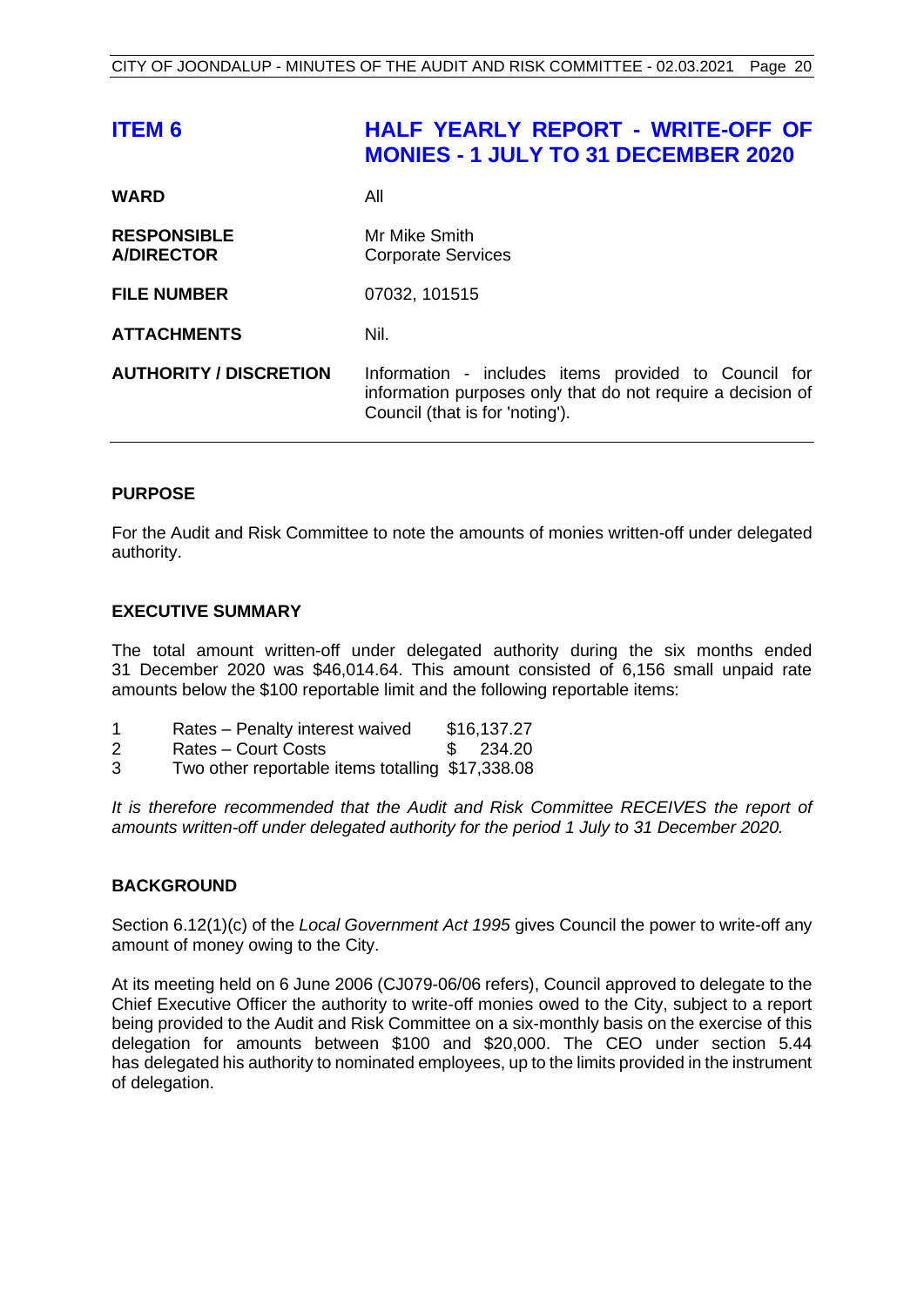## **DETAILS**

During the six months ended 31 December 2020 a total amount of \$ 46,014.64 was written-off as unrecoverable. This amount includes the following:

- 6,156 items below the reportable limit totalling \$12,305.09, mainly small rates balances, representing in the main rounding decimals or other minor miscellaneous charges and the cost of collection was, for all practical purposes, proving to be uneconomical.
- 1 item of \$234.20 for court costs were written off as agreed with the ratepayer on reaching a settlement of their dues.

The following table provides the details of the other reportable amounts written off during the period. Item 1 relates to affected lessees during the height of the COVID-19 pandemic in Western Australia, in which rent relief was negotiated in accordance with National and State emergency legislation passed in April 2020 to regulate lease arrangements following business closures arising from the related lockdowns and COVID-19 restrictions.

| <b>Item</b> | <b>Debtor's Name</b>                                                                            | <b>Nature of Debt</b>                                                        | Amount \$ |
|-------------|-------------------------------------------------------------------------------------------------|------------------------------------------------------------------------------|-----------|
|             | <b>Lease Debtors:</b>                                                                           |                                                                              |           |
|             | <b>Creative Catering Perth</b>                                                                  | Lease Rent: 100% of rent<br>July - September 2020                            | 13,171.42 |
|             | Mullaloo Surf life Saving Club<br>(associated to the commercial<br>sub-lease at Swell Café)     | Lease Rent: 50% of rent for<br>July & August 2020                            | 4,166.66  |
| 2           | Rates - Penalty interest charges<br>waived (Approved by Council<br>resolution dated 21.04.2020) | Penalty interest in respect of<br>March<br>period<br>the<br><b>June 2020</b> | 16,137.27 |
|             | Total                                                                                           |                                                                              | 33,475.35 |

#### **Issues and options considered**

Not applicable.

#### **Legislation / Strategic Community Plan / policy implications**

| Legislation                     | Section 6.12(1)(c) of the Local Government Act 1995.<br>Section 5.42 of the Local Government Act 1995.<br>Section 5.44 of the Local Government Act 1995. |
|---------------------------------|----------------------------------------------------------------------------------------------------------------------------------------------------------|
| <b>Strategic Community Plan</b> |                                                                                                                                                          |
| Key theme                       | Financial Sustainability.                                                                                                                                |
| <b>Objective</b>                | Effective management.                                                                                                                                    |
| <b>Strategic initiative</b>     | Not applicable.                                                                                                                                          |
| <b>Policy</b>                   | Not applicable.                                                                                                                                          |

#### **Risk management considerations**

The amounts written off were mainly related to the downturn in economic activities due to the COVID-19 pandemic which, though material in value, are either unrecoverable or uneconomical to recover, none of which represent a noteworthy financial risk to the City in the long run.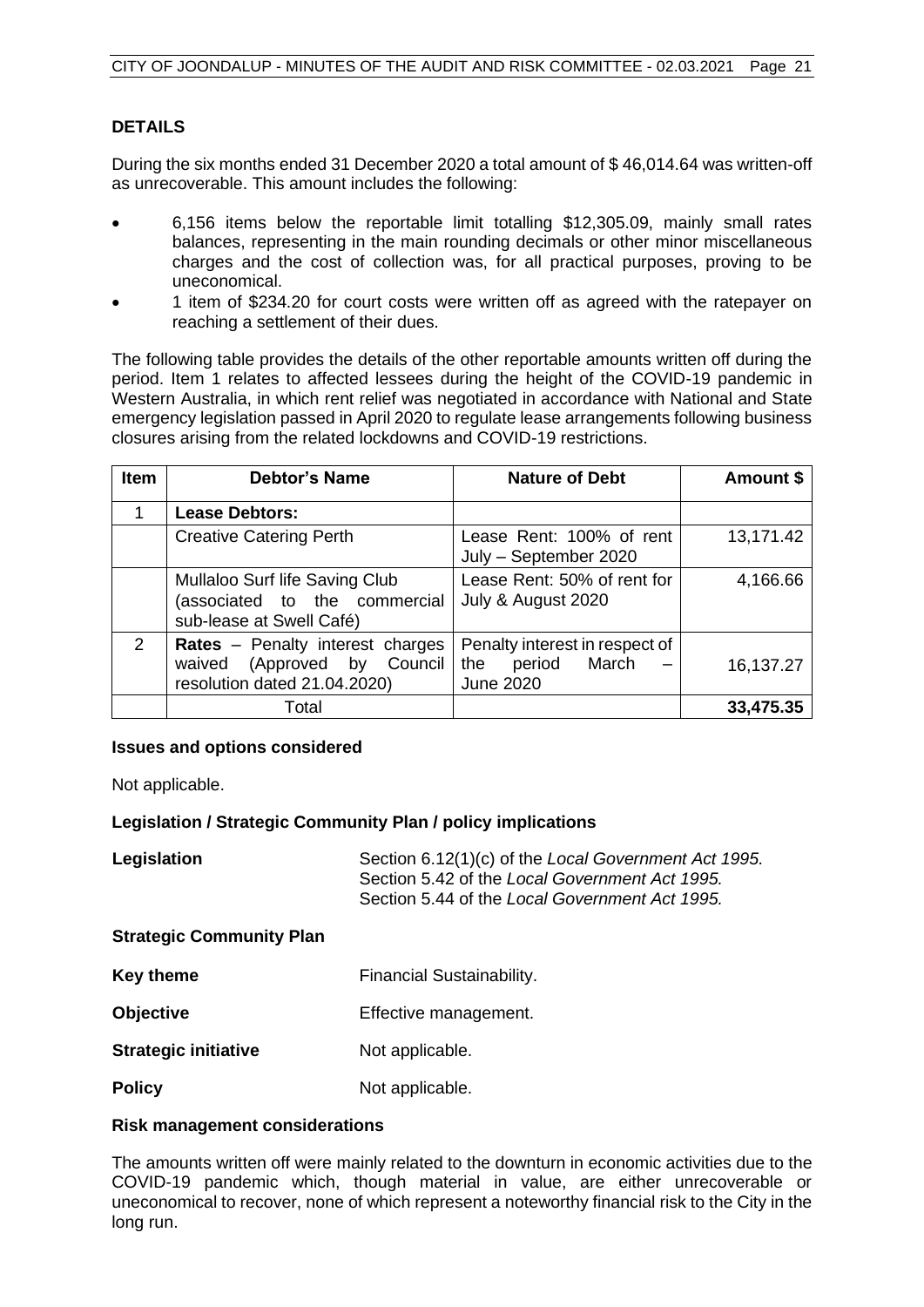#### **Financial/budget implications**

| <b>Account No:</b>           | 3256                   |
|------------------------------|------------------------|
| <b>Budget Item</b>           | Bad Debts written-off. |
| <b>Annual Budget</b>         | \$13,500               |
| <b>Year to Date Budget</b>   | \$6,160                |
| <b>Year to Date Actual</b>   | \$46,015               |
| <b>Year to Date variance</b> | (\$39,855)             |

#### **Regional significance**

Not applicable.

#### **Sustainability implications**

Not applicable.

#### **Consultation**

Not applicable.

#### **COMMENT**

Monies written-off under delegated authority comprised 6,156 small items of unpaid rates totalling \$12,305.09, all of which were below the \$100 reportable limit, and penalty interest charges waived under Council resolution totalling \$16,137.27 as well as one reportable item of \$234.20 due from ratepayers towards legal costs that were written off following unsuccessful debt recovery action. The remaining reportable items of lease rent totalling \$ 17,338.08, were written-off as they were uneconomical to recover or unrecoverable after unsuccessful debt recovery action.

History of bad debts written off over the past five financial years is below.

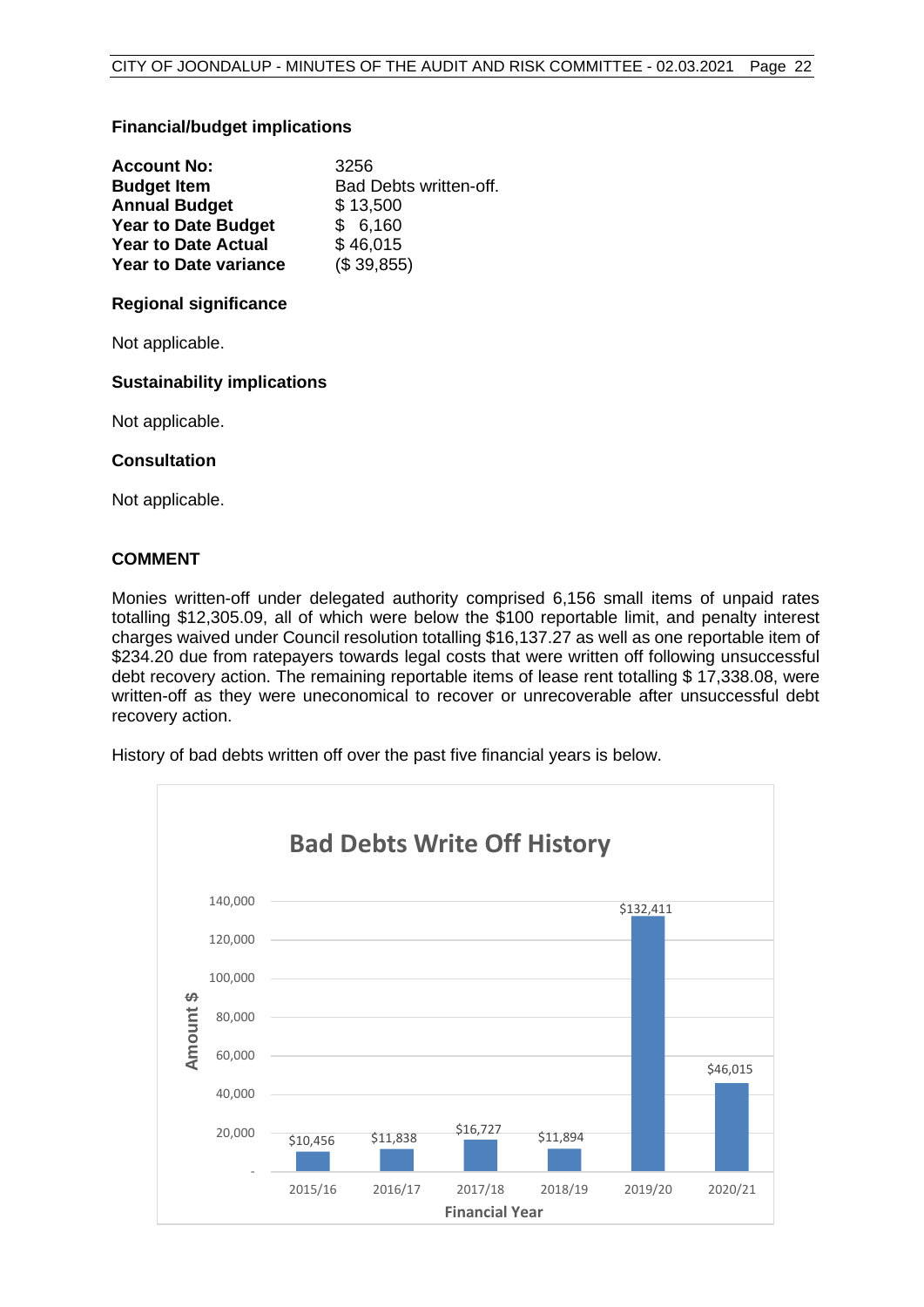

#### **VOTING REQUIREMENTS**

Simple Majority.

**MOVED Cr Hamilton-Prime, SECONDED Cr Thompson that the Audit and Risk Committee RECEIVES the report of monies written-off under delegated authority for the period 1 July to 31 December 2020.**

#### **The Motion was Put and CARRIED (7/0)**